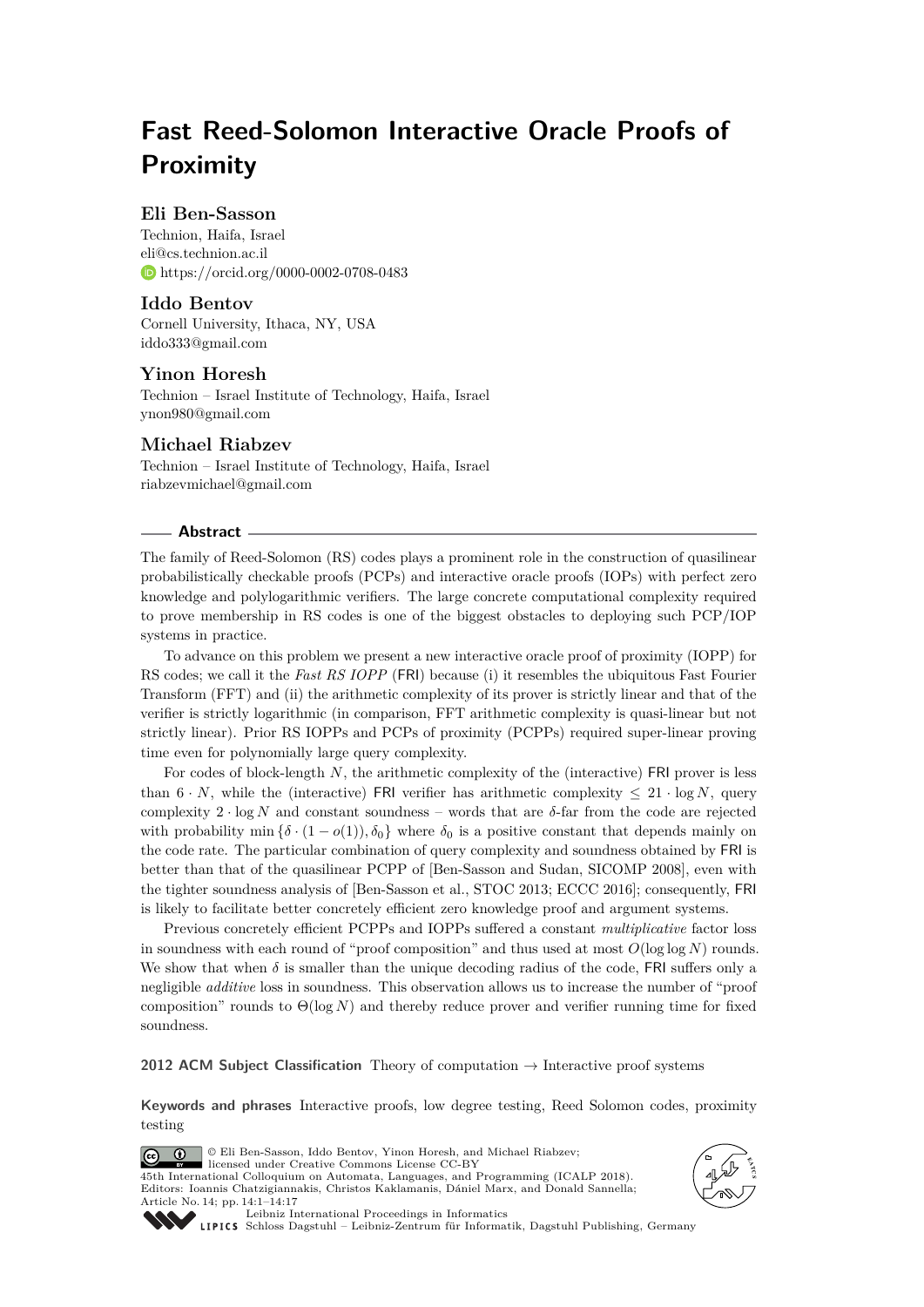#### **14:2 Fast RS IOPP (FRI)**

**Digital Object Identifier** [10.4230/LIPIcs.ICALP.2018.14](http://dx.doi.org/10.4230/LIPIcs.ICALP.2018.14)

**Related Version** Electronic Colloquium on Computational Complexity, [report TR17-134](https://eccc.weizmann.ac.il/report/2017/134/) [\[10\]](#page-13-0).

**Funding** Supported by the European Research Council under POC grant OMIP – DLV-693423, an Israel Science Foundation grant  $1501/14$  and the USA–Israel binational science fund, grant # 2014359.

**Acknowledgements** We thank Justin Drake, Peter Manohar and Nicholas Spooner for helping clarify the presentation and for pointing out and correcting errors in earlier manuscripts.

## **1 Introduction**

The family of Reed-Solomon (RS) codes is a fundamental object of study in algebraic coding theory and theoretical computer science [\[56\]](#page-15-0). For an evaluation set *S* of *N* elements in a finite field F and a rate parameter  $\rho \in (0,1]$ , the code  $\mathsf{RS}[\mathbb{F},S,\rho]$  is the space of functions  $f : S \to \mathbb{F}$  that are evaluations of polynomials of degree  $d < \rho N$  [\[56\]](#page-15-0). The *RS proximity problem* assumes a verifier has oracle access to  $f : S \to \mathbb{F}$ , and asks that verifier to distinguish, with "large" confidence and "small" query complexity, between the case that f is a codeword of RS[F*, S, ρ*] and the case that *f* is *δ*-far in relative Hamming distance from all codewords. This problem has been addressed in several different computational models (surveyed next and summarized in Table [1\)](#page-2-0), and is also the focus of this paper.

*RS proximity testing:* When no additional data is provided to the verifier, the RS proximity problem is commonly called a *testing* problem, and has been first defined and addressed by Rubinfeld and Sudan in [\[58\]](#page-15-1) (cf. [\[32\]](#page-14-0)). In this case, one can see that  $d+1$ queries are necessary and sufficient to solve the problem: codewords are accepted by their tester with probability 1 whereas functions that are *δ*-far from the code are rejected with probability  $\geq \delta$ . Since no additional information is provided to the verifier in this model, we may say that a prover attempting to convince the verifier that  $f \in \text{RS}[\mathbb{F}, S, \rho]$  spends zero computational effort, zero rounds of interaction and produces a proof of length zero.

*RS proximity verification – PCPP model:* Probabilistically checkable proofs of proximity (PCPP) [\[21,](#page-13-1) [30\]](#page-14-1) relax the testing problem to a setting in which the verifier is given oracle access also to an auxiliary proof, called a PCPP and denoted  $\pi$ . This PCPP is produced by the prover, which is given  $f \in \mathsf{RS}[\mathbb{F}, S, \rho]$  as input. The time required to produce  $\pi$  is the *prover complexity* and  $|\pi|$  is called the *proof length*<sup>[1](#page-1-0)</sup>; similarly, *verifier complexity* is the total time required to generate queries and check query-answers. The techniques used to prove the celebrated PCP Theorem [\[2,](#page-12-0) [3\]](#page-12-1) also show that the proximity problem can be solved with constant query complexity and proof length and prover complexity  $N^{O(1)}$ , or with proof length  $N^{1+\epsilon}$  and query complexity  $(\log N)^{O(1/\epsilon)}$  [\[5\]](#page-12-2). The current state of the art in the PCPP model gives proofs of length  $\tilde{O}(N) \stackrel{\triangle}{=} N \cdot \log^{O(1)} N$  with constant query complexity [\[23,](#page-13-2) [28\]](#page-14-2) and prover complexity  $\tilde{O}(N)$  [\[16\]](#page-13-3); verifier complexity is poly log *N* [\[20,](#page-13-4) [50\]](#page-15-2).

*RS proximity verification – IOPP model:* Interactive oracle proofs of proximity (IOPP), formally introduced in [\[13\]](#page-13-5) and, independently, in [\[57\]](#page-15-3) (under the name "probabilistically checkable interactive proofs of proximity"), generalize IPs, PCPs and interactive PCPs (IPCP) [\[42\]](#page-14-3). As in an IP and IPCP, several rounds of interaction are used in which the prover sends messages  $\pi_1, \pi_2, \ldots, \pi_r$  in response to successive verifier messages. As in a PCP and

<span id="page-1-0"></span><sup>&</sup>lt;sup>1</sup> Typically  $\pi$  is a sequence of elements in F. Therefore, proof length is measured over the alphabet  $\mathbb{F}$ .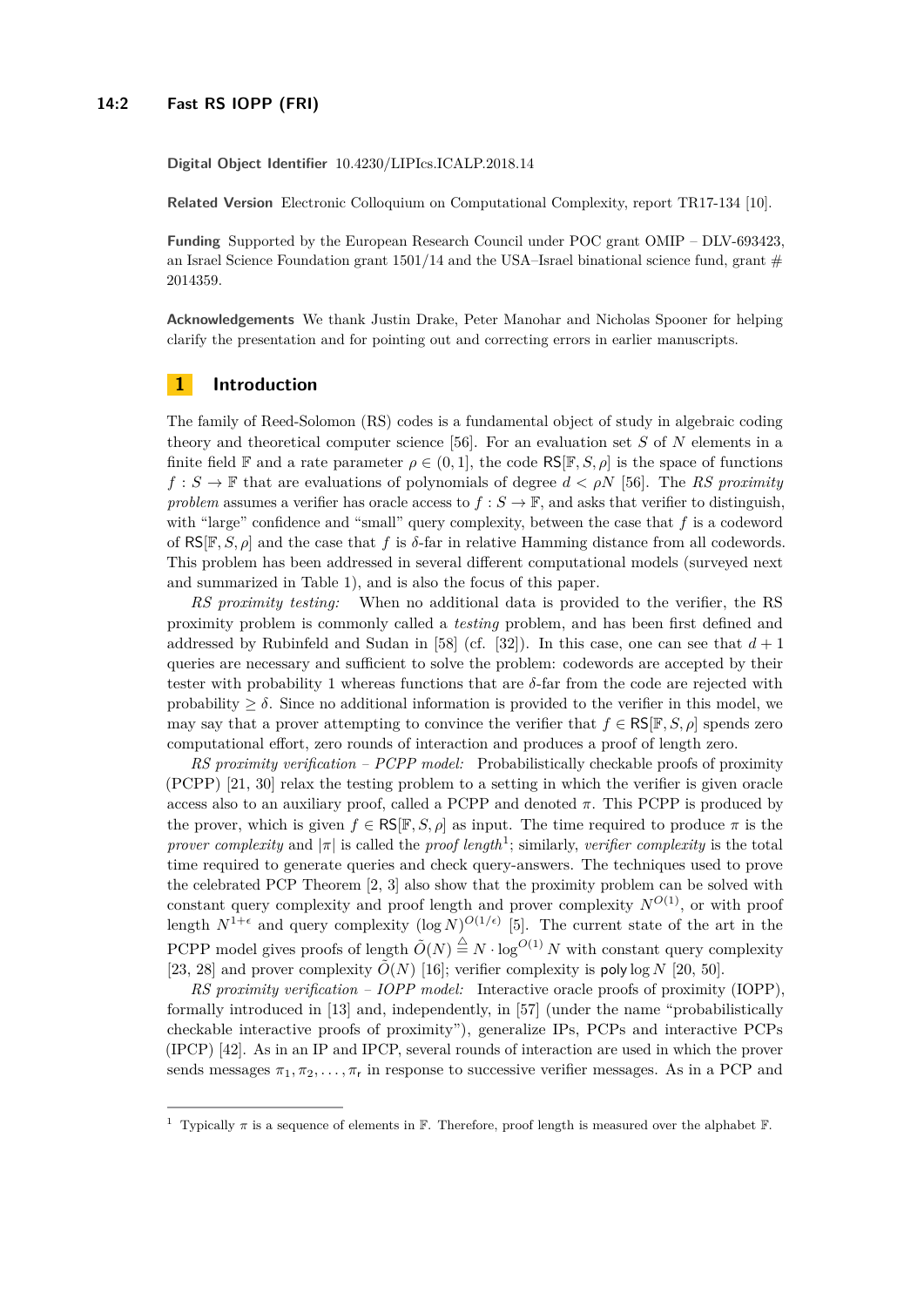<span id="page-2-0"></span>**Table 1** Comparison of RS proximity protocols. For concreteness, all results are stated for binary additive RS codes with rate  $\rho = 1/8$  evaluated over a sufficiently large set  $S, |S| = N$  satisfying  $N/|\mathbb{F}| < 0.001$  with proximity parameter  $\delta < \delta_0$  (cf. Theorem [2\)](#page-4-0) and soundness at least 0.99 $\delta$ ; i.e., the rejection probability of *δ*-far words is at least 0.99*δ* for  $\delta < \delta_0$  (in particular, smaller *δ* leads to smaller soundness). Exponents for the 4th row taken from  $[16]$ ; the various exponents  $c$  in the 5th and 6th row have not been estimated in prior works but are greater than the respective exponents in the 4th row.

|                      | prover                | proof                         | verifier                                  | query                                     | round            |
|----------------------|-----------------------|-------------------------------|-------------------------------------------|-------------------------------------------|------------------|
|                      | comp.                 | length                        | comp.                                     | comp.                                     | comp.            |
| 1. Testing $[58]$    | $\Omega$              | $\left( \right)$              | $O(\rho N)$                               | $\rho N$                                  | $\theta$         |
| 2. PCP $[2, 3]$      | $N^{O(1)}$            | $N^{O(1)}$                    | $N^{O(1)}$                                | $O\left(\frac{1}{\delta}\right)$          |                  |
| 3. PCP $[6, 5]$      | $N^{1+\epsilon}$      | $N^{1+\epsilon}$              | $\frac{1}{\delta} \log^{O(1/\epsilon)} N$ | $\frac{1}{\delta} \log^{O(1/\epsilon)} N$ |                  |
| 4. PCPP [23, 21, 16] | $\geq N \log^{1.5} N$ | $\geq N \log^{1.5} N$         | $\geq \frac{1}{\delta} \log^{5.8} N$      | $\frac{1}{5}$ log <sup>5.8</sup> N        |                  |
| 5. PCPP [28, 50]     | $N \log^c N$          | $N \log^c N$                  | $\frac{1}{\delta} \log^c N$               | $O\left(\frac{1}{\delta}\right)$          |                  |
| 6. IOPP [12, 9]      | $N \log^c N$          | $> 4 \cdot N$                 | $rac{1}{\delta} \log^c N$                 | $O\left(\frac{1}{\delta}\right)$          | $\log \log N$    |
| 7. This work         | $< 6 \cdot N$         | $\langle \frac{N}{3} \rangle$ | $\leq 21 \cdot \log N$                    | $2 \log N$                                | $rac{\log N}{2}$ |

IPCP, the verifier is not required to read prover messages in entirety but rather may query them at random locations (in an IPCP, verifier must read the full messages  $\pi_2, \ldots$  but may query  $\pi_1$  randomly); the query complexity is the total number of entries read from f and  $\pi_1, \pi_2, \ldots, \pi_r$ . The prover is provided with  $f \in \mathsf{RS}[\mathbb{F}, S, \rho]$  as input and *prover complexity* is the total time required to produce all (prover) messages<sup>[2](#page-2-1)</sup>, while *proof length* is generalized from the PCPP setting to the IOPP setting and defined as  $|\pi_1| + \ldots + |\pi_r|$ . IOPPs can be used to "replace" PCPP proof composition with more rounds of interaction, and thereby reduce proof length and prover complexity without compromising soundness (see Section [1.3\)](#page-6-0). In particular, the IOPP version of the aforementioned PCPP constructions reduces proof length to  $O(N)$  with no change to soundness and/or query complexity [\[8,](#page-12-5) [13\]](#page-13-5). In spite of the shorter proof length, prover complexity in prior works was Θ(*N*poly log *N*) due to a limitation on the number of proof-composition rounds, explained in Section [2.1.](#page-9-0)

## **1.1 Main results**

We present a new IOPP for RS codes, called the Fast RS IOPP (FRI) because of its resemblance to the Fast Fourier Transform (FFT) [\[26\]](#page-14-4); its analysis relies on the quasi-linear RS-PCPP [\[23\]](#page-13-2) (see Section [2.1\)](#page-9-0). FRI is the first RS-IOPP to have (i) *strictly linear* arithmetic complexity for the prover with (ii) *strictly logarithmic* arithmetic complexity for the verifier and (iii) *constant* soundness. We start by recalling IOPP systems as described in [\[12,](#page-13-6) Section 3.2], after informally summarizing the main complexity parameters of IOPs (introduced and discussed thoroughly in [\[19\]](#page-13-7)).

## **1.1.1 IOP**

An *Interactive Oracle Proof (IOP)* system S is defined by a pair of interactive randomized algorithms  $S = (P, V)$ , where P denotes the prover and V the verifier. On input x of length *N*, the number of rounds of interaction is denoted by r(*N*) and called the *round complexity* of the system. During a single round the prover sends a message to which the verifier is

<span id="page-2-1"></span><sup>2</sup> Notice that prover complexity does not include the time needed to produce *f*.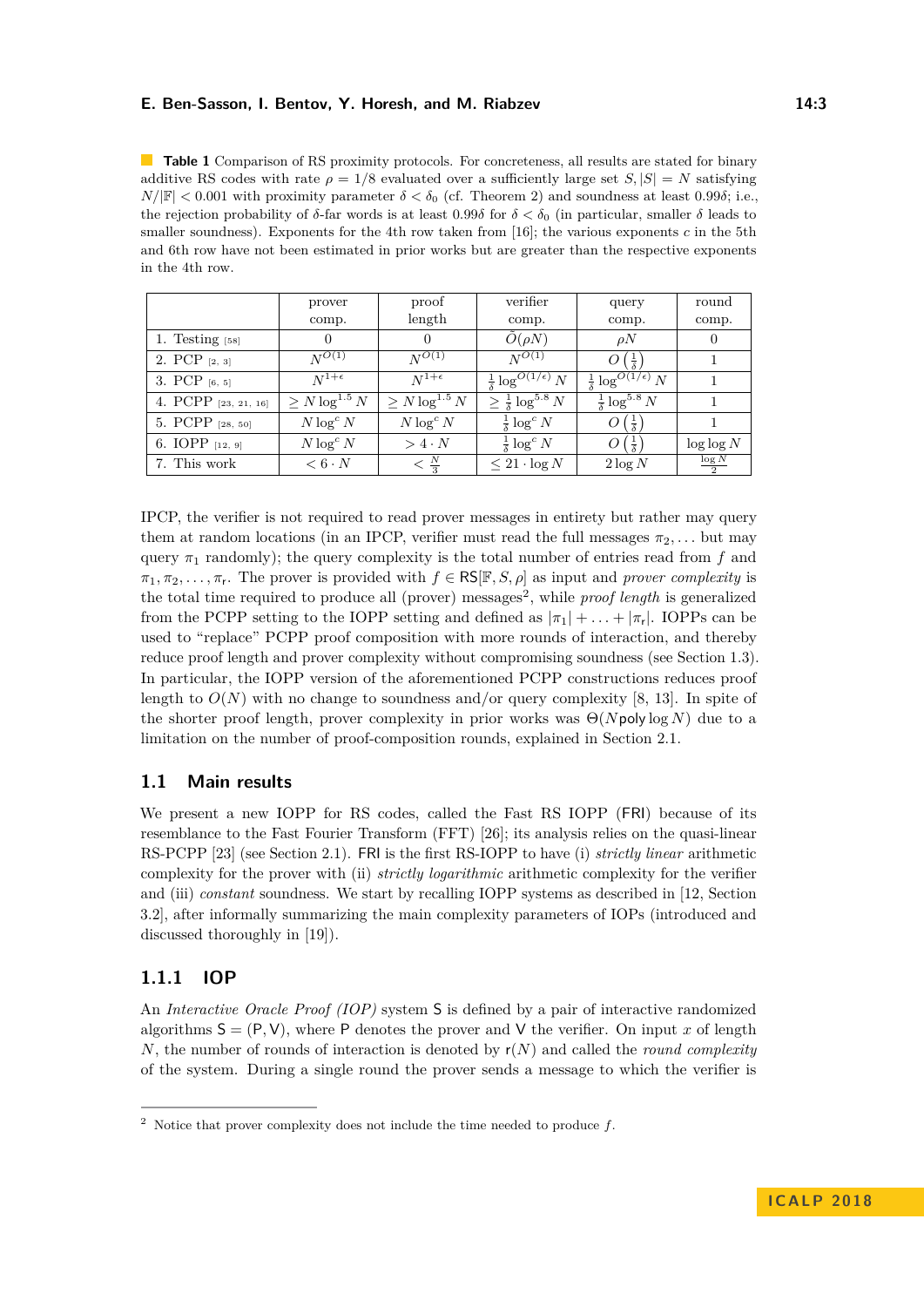given oracle access, and the verifier responds with a message to the prover. The *proof length*, denoted  $\ell(N)$ , is the sum of lengths of all messages sent by the prover. The *query complexity* of the protocol, denoted  $q(N)$ , is the number of entries read by V from the various prover messages; since the verifier has oracle access to those messages, typically  $q(N) \ll l(N)$ . (For the FRI system  $q(N) = O(\log \ell(N))$ ). We denote by  $\langle P \leftrightarrow V \rangle(x)$  the output of V after interacting with P on input *x*; this output is either accept or reject. An IOP is said to be *transparent* (or have *public randomness*) if all messages sent from the verifier are public random coins and all queries are determined by public coins, which are broadcast to the prover (such protocols are also known as Arthur-Merlin protocols [\[4\]](#page-12-6)).

## **1.1.2 IOPP**

As its name suggests, an *IOP of proximity (IOPP)* is the natural generalization of a PCP of Proximity (PCPP) to the IOP model. An IOPP for a family of codes<sup>[3](#page-3-0)</sup> C is a pair  $(P, V)$ of randomized algorithms, called *prover* and *verifier*, respectively. Both parties receive as common input a specification of a code  $C \in \mathcal{C}$  which we view as a set of functions  $C = \{f : S \to \Sigma\}$  for a finite set *S* and alphabet  $\Sigma$ . We also assume that the verifier has oracle access to a function  $f^{(0)}$ :  $S \to \Sigma$  and that the prover receives the same function as explicit input. The number of rounds of interaction, or *round complexity*, is denoted by r, *query complexity* is denoted by q.

▶ Definition 1 (Interactive Oracle Proof of Proximity (IOPP) [\[12\]](#page-13-6)). An r-round Interactive Oracle Proof of Proximity (IOPP)  $S = (P, V)$  is a  $(r + 1)$ -round IOP. We say S is an (r-round) IOPP for the error correcting code  $C = \{f : S \to \Sigma\}$  with soundness  $\mathbf{s}^- : (0,1] \to [0,1]$  with respect to distance measure  $\Delta$ , if the following conditions hold:

- **First message format:** the first prover message, denoted  $f^{(0)}$ , is a purported codeword of *C*, i.e.,  $f^{(0)} : S \to \Sigma$
- **Completeness:** Pr  $[\langle P \leftrightarrow V \rangle =$  accept  $| \Delta(f^{(0)}, C) = 0] = 1$ ; this means that for every  $f^{(0)} \in C$  the protocol terminates in acceptance.
- **Soundness:** For any P<sup>\*</sup>, Pr  $[\langle P^* \leftrightarrow V \rangle]$  = reject  $| \Delta (f^{(0)}, C) = \delta | \geq s^-(\delta)$ m.

The sum of lengths of all prover messages, except for  $f^{(0)}$ , is the IOPP *proof length*; the time required to generate all messages except for  $f^{(0)}$  is the *prover complexity*. The IOPP *query complexity* is the total number of queries to all messages, including  $f^{(0)}$  and the *decision complexity* is the computational complexity (see following remark) required by the verifier to reach its verdict, once the queries and query answers are provided as inputs.

 $\triangleright$  Remark (Computational model for decision complexity). The computational model in which decision complexity is computed is left undefined. A natural default is to use *boolean circuit complexity*. However, later we study families of linear codes in which each IOPP query is answered by a field element. The natural computational model in this case is that of *arithmetic complexity*, i.e., for a linear code  $C$  over a finite field  $\mathbb{F}$ , it is the number of arithmetic operations over F made by the verifier to reach its decision.

## **1.1.3 Main Theorem**

The finite field of size *q* is denoted here by  $\mathbb{F}_q$ ; when *q* is clear from context we omit it. A field is called *binary* if  $q = 2^m, m \in \mathbb{N}$ . A subset *S* of a binary field is an *additive coset* if it is a coset of a subgroup of the additive group  $\mathbb{F}^+$ , i.e., if S is an additive shift of an

<span id="page-3-0"></span><sup>&</sup>lt;sup>3</sup> The definition of an IOPP can be generalized to arbitrary languages; we study an IOPP for a specific family of codes so prefer to limit the scope of our definition accordingly.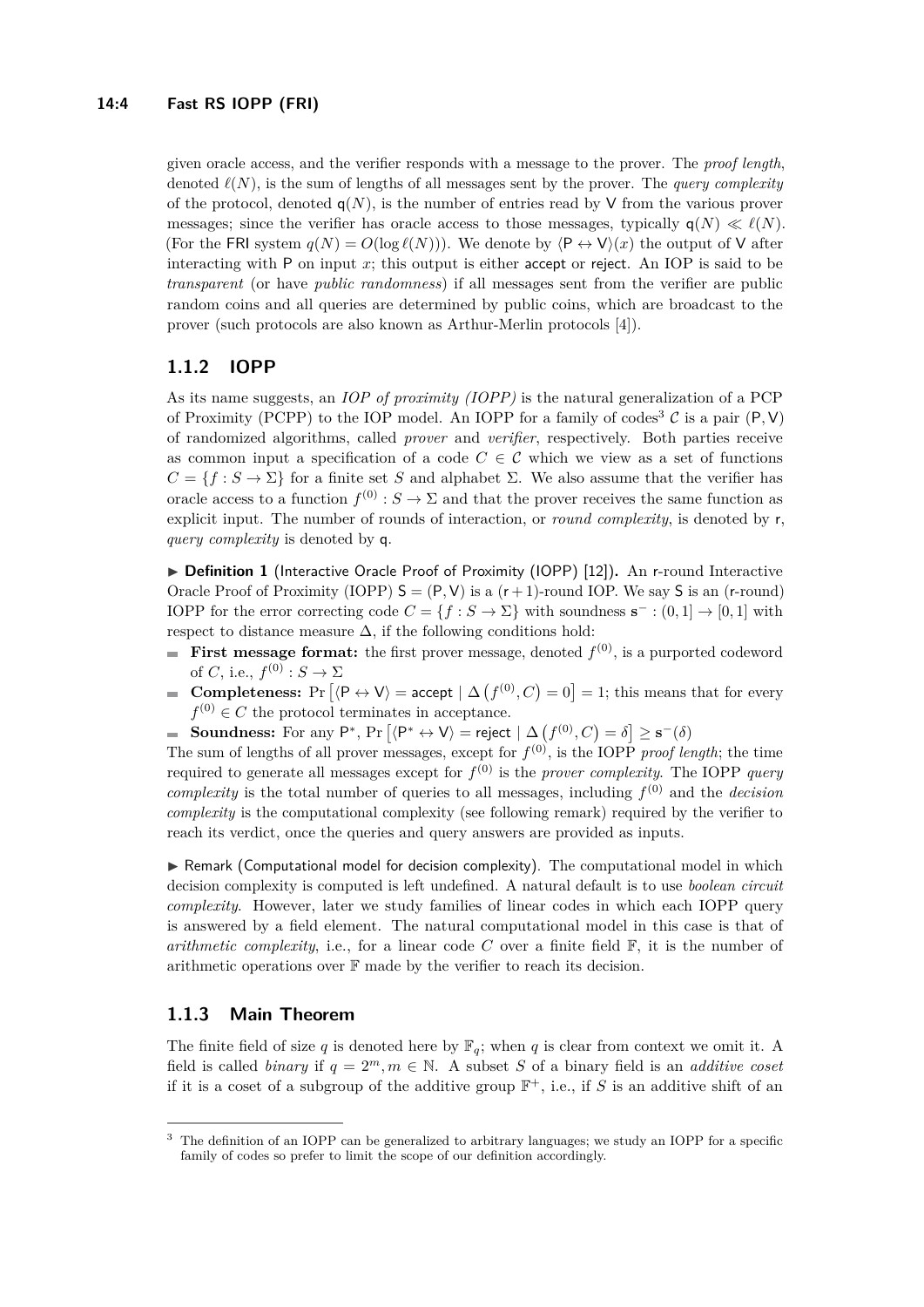$\mathbb{F}_2$ -linear space contained in  $\mathbb{F}_q$ . The *binary additive RS code family* is the collection of codes RS[F*, S, ρ*] where F is a binary field and *S* an additive coset. This family of codes is one for which quasilinear PCPP were defined in [\[23\]](#page-13-2), and our main theorem is stated for it (see Table [1\)](#page-2-0).

<span id="page-4-0"></span>**Theorem 2** (Main – FRI properties). *The binary additive RS code family of rate*  $\rho =$  $2^{-\mathcal{R}}, \mathcal{R} \geq 2, \mathcal{R} \in \mathbb{N}$  *has an IOPP* (FRI) with the following properties, where  $N = |S|$ *denotes block-length (which equals the prover-side input length for a fixed* RS[F*, S, ρ*] *code) and*  $\rho N > 16$ *:* 

- *Prover Complexity is less than* 6*N arithmetic operations in* F*; proof length is less than*  $N/3$  *field elements and round complexity is at most*  $\frac{\log N}{2}$ *;*
- *Verifier complexity Query complexity is* 2 log *N; the verifier decision is computed using*  $\sim$ *at most* 21 log *N arithmetic operations over* F*;*
- **Soundness:** There exists  $\delta_0 \geq \frac{1}{4}(1-3\rho) \frac{1}{\sqrt{2}}$  $\frac{N}{N}$  such that every f that is  $\delta$ -far in relative  $\equiv$ *Hamming distance from the code, is rejected with probability at least* min  $\{\delta, \delta_0\} - \frac{3N}{|\mathbb{F}|}$ ;
- *Parallelization: Each prover-message can be computed in O*(1) *time on a Parallel Random Access Machine (PRAM) with common read and exclusive write (CREW), assuming a single* F *arithmetic operation takes unit time.*

► Remark (Space complexity). Given the *i*th prover message as input, each symbol of the  $(i+1)$ th prover message can be computed with space complexity  $O(\log |F|)$ , i.e., the space required to hold a constant number of field elements.

This follows immediately from the fact that each prover message is computed in *O*(1) arithmetic operations on a parallel machine.

Generalizing Theorem [2](#page-4-0) to arbitrary rate  $\rho \in (0,1]$  can be done as described in [\[23,](#page-13-2) Proposition 6.13] (cf. remark 6.2 there); this leads to slightly larger constants in the prover and verifier complexity. For practical applications like ZK-IOPs [\[14,](#page-13-8) [12\]](#page-13-6), rates of the form stated in the theorem above suffice.

I Remark (FRI for "smooth codes"). We call a multiplicative group *H* ⊂ F*<sup>q</sup> smooth* if its order  $(|H|)$  is  $2^k$  for  $k \in \mathbb{N}$ . The family of *smooth* RS codes of rate  $\rho$  is the set of RS[ $\mathbb{F}_q$ *, H,*  $\rho$ ] codes in which *H* is a smooth multiplicative group. Theorem [2](#page-4-0) holds *also* with respect to the family of smooth RS codes, with somewhat smaller constants than 6 and 21 for the prover and verifier arithmetic complexity (see full version of this paper [\[10\]](#page-13-0)); see Section [2.1](#page-9-0) for a high-level overview of the smooth case and full version of this paper [\[10\]](#page-13-0) for more details on modifying the protocol to this case. The protocol can be further generalized to groups of order  $c^k$  for constant  $c$  (perhaps with different arithmetic complexity constants), details omitted.

The soundness bound of Theorem [2](#page-4-0) is nearly tight for  $\delta \leq \delta_0$ . We conjecture that a similar bound holds for all  $\delta$ . See full version of this paper [\[10\]](#page-13-0) for a more detailed version of the conjecture that implies it, and a discussion of Equation [\(1\)](#page-4-1)

<span id="page-4-2"></span> $\triangleright$  **Conjecture 3.** *The soundness limit*  $\delta_0$  *of Theorem [2](#page-4-0) approaches* 1 − *ρ. Specifically, for all*  $\delta \leq 1 - \rho$ , the rejection probability of any *f* that is  $\delta$ -far from the RS-code of rate  $\rho$  and *block-length N over* F*, is at least*

<span id="page-4-1"></span>
$$
\delta - \frac{2\log N}{\sqrt{|F|}}.\tag{1}
$$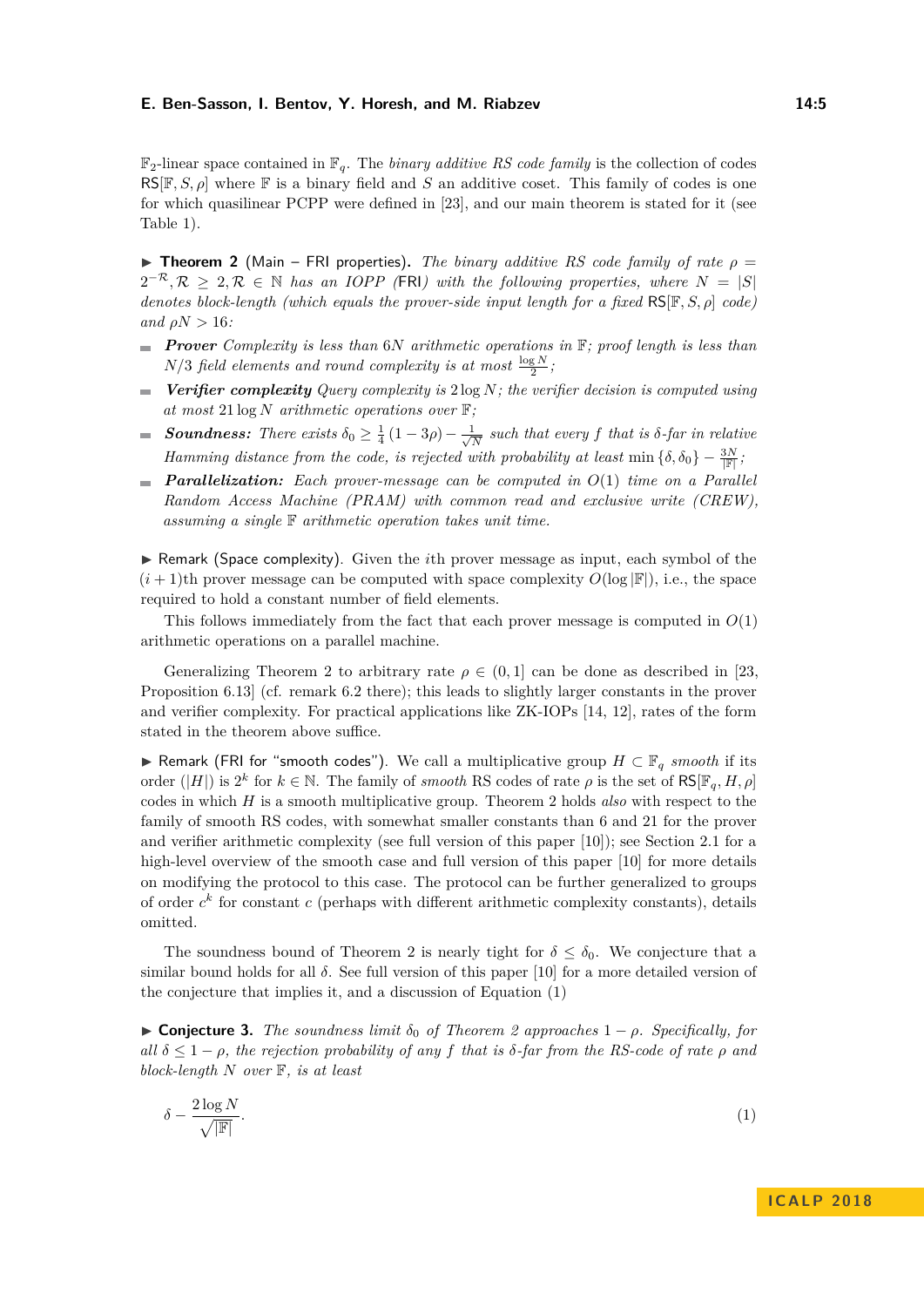#### <span id="page-5-1"></span>**1.2 Applications to transparent zero knowledge implementations**

Prover-efficient IOPPs of the kind presented here are crucially needed to facilitate *practical* ZK argument systems that are (i) *transparent* (public randomness), (ii) *universal* – apply to any computation – and (iii) *(doubly) scalable* – have quasi-linear proving time *and* polylogarithmic verification time, simultaneously. In a follow-up paper we use the FRI protocol (among other things) to realize in code the first ZK system (called a ZK-STARK there) that achieves the three properties listed above [\[11\]](#page-13-9). The concrete efficiency of that protocol, which relies to a large degree on the efficiency of the FRI protocol presented here, allows one to construct ZK arguments of knowledge (ZK-ARKs) for computational statements, where verifying the computational integrity of the statement using the ZK-STARK verifier is stricly faster than naïve verification via re-exectution, and the communication compelxity is strictly smaller than the size of the non-deterministic witness supporting the claim. The ZK-STARK prover is  $\approx 50 \times$  faster than the previous state-of-the-art transparent system, code-named SCI [\[7\]](#page-12-7) (that system does not have ZK), and  $\approx 10\times$  faster than state-of-the-art ZK-SNARKs [\[17\]](#page-13-10) (which are not transparent); see [\[11,](#page-13-9) Figure 5] for details.

In the remainder of this section we explain, briefly, how our system could be incorporated in a larger practical ZK system (like the ZK-STARK mentioned earlier). In Section [1.3](#page-6-0) we discuss the range of block-lengths that are relevant in applications, and the resulting communication complexity arising from their use.

The seminal works of Babai et al. [\[6,](#page-12-3) [5\]](#page-12-2) showed that verifying the correctness of an arbitrary nondeterministic computation running for  $T(N)$  steps can be achieved by a verifier running in time  $poly(N, \log T(N))$  in the PCP model. Kilian's construction transforms such PCPs into a 4-round ZK argument in which the total communication complexity and verifier running time are bounded by poly  $\log T(N)$  [\[43\]](#page-15-4) (cf. [\[44,](#page-15-5) [40,](#page-14-5) [41\]](#page-14-6)), assuming a family of collision-resistant hash functions. Micali further compressed this system into a non-interactive computationally sound (CS) proof system, assuming both prover and verifier share access to the same random function [\[48\]](#page-15-6); this is typically realized in practice using a hash function like SHA2 and relying on the Fiat-Shamir heuristic [\[31\]](#page-14-7). No implementation of these marvelous techniques has appeared during the quarter century that has passed since they were first published. This is explained, in part, by concerns about the efficiency of these constructions for concrete programs and run-times. Among the numerous components involved in building these systems, a significant computational bottleneck is that of computing solutions to the Reed-Muller (RM) proximity problem, also known as "low degree testing" of multivariate polynomials.

Quasilinear PCPs based on RS codes have prover complexity that is asymptotically more efficient than RM codes which lead to PCPs with super-quasi-linear length, and a number of works have explored the concrete efficiency of these RS-based protocols [\[16,](#page-13-3) [8\]](#page-12-5). Recently, Ben-Sasson et al. suggested an IOP with perfect zero knowledge (PZK) for NP [\[14\]](#page-13-8), later extended to NEXP [\[12\]](#page-13-6), in which prover complexity is quasilinear and verifier complexity is  $\text{poly}(N, \log T(N))$ ; this PZK-IOP can be compiled, using Kilian's technique, into an interactive  $ZK$  argument with succinct<sup>[4](#page-5-0)</sup> communication complexity, or, using Micali's technique (cf. [\[61\]](#page-15-7)), into a *non-interactive random oracle proof (NIROP)* as defined in [\[19\]](#page-13-7). In light of this, the practicality of Kilian- and Micali-type ZK argument systems with polylogarithmic verifiers should be reconsidered.

To add motivation, a number of interesting practical succinct argument systems (with and without zero-knowledge) have been reported recently (see [\[62\]](#page-16-1) for an excellent updated survey

<span id="page-5-0"></span><sup>4</sup> Here, as in past works, "succinct" is synonymous to "polylogarithmic".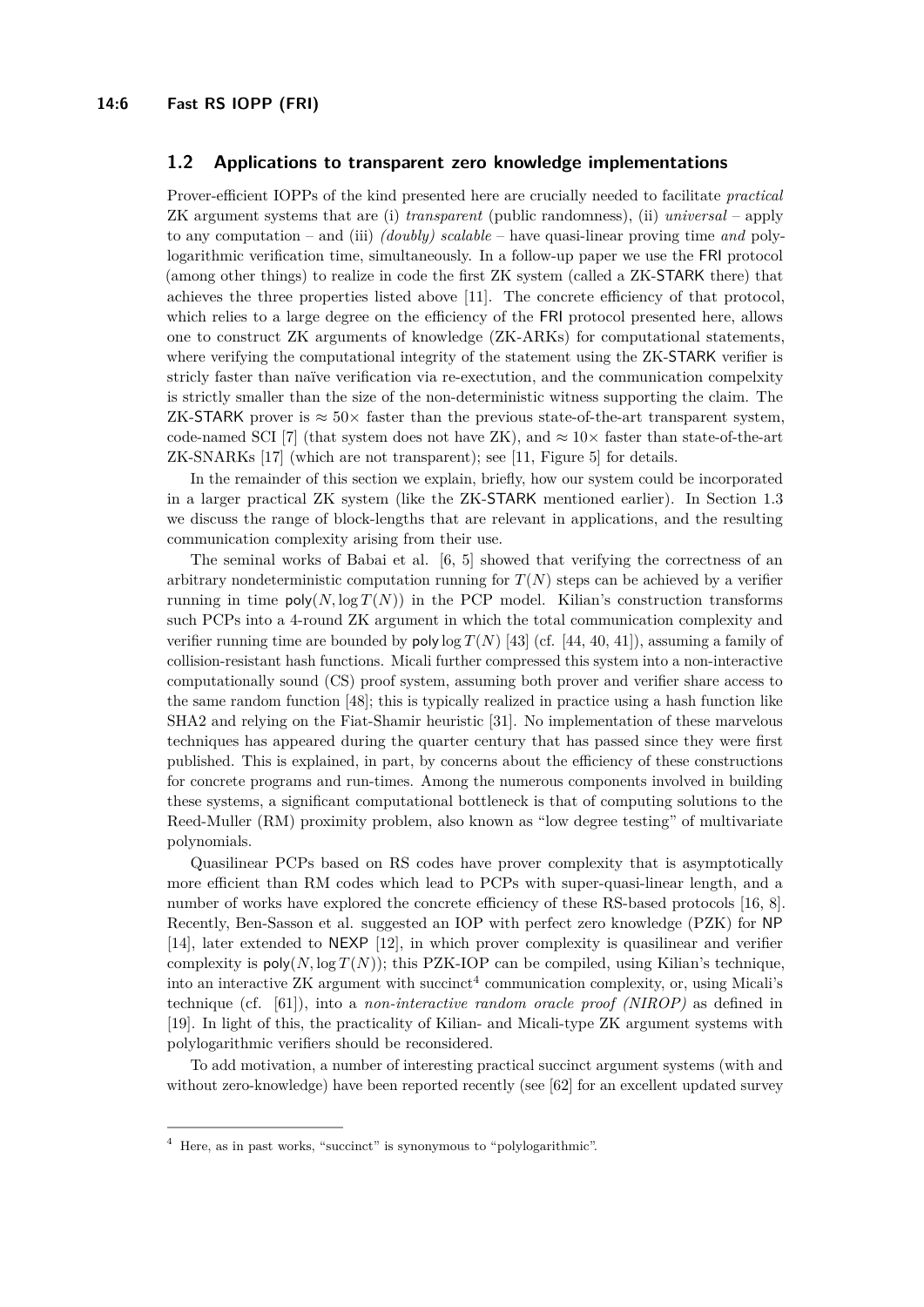of the subject and [\[7\]](#page-12-7) for a comparison of PCP/IOP-based solutions to other approaches). A particular system based on the *quadratic span programs* (QSP) of Gennaro et al. [\[33\]](#page-14-8) (cf. [\[17\]](#page-13-10)) has been used by Ben-Sasson et al. to build a decentralized anonymous payment (DAP) system called "Zerocash" [\[15\]](#page-13-11), later deployed as a practical commercial crypto-currency called "Zcash" [\[52,](#page-15-8) [38\]](#page-14-9). However, the QSP based ZK system used in Zerocash/Zcash, called a "preprocessing SNARK" [\[24\]](#page-13-12), requires a setup phase that involves *private* randomness; additionally, it relies on rather strong cryptographic "knowledge of exponent" assumptions, and quantum computers can create pseudo-proofs of falsities in polynomial time for such systems [\[60\]](#page-15-9) (cf. [\[54\]](#page-15-10)). In contrast, the aforementioned succinct interactive and non-interactive (NIROP) systems based on quasilinear PZK-IOPs require only public randomness for their setup, and the only cryptographic assumption required to realize them<sup>[5](#page-6-1)</sup> is the existence of a family of collision resistant hash functions [\[43\]](#page-15-4), in particular, they are not known to be breakable by quantum computers in polynomial time. Therefore, there is great interest in understanding whether succinct (interactive and non-interactive) ZK argument systems which require only public randomness (and resistant to known polynomial time quantum algorithms) can be *practically* built and used, say, by Zcash. Ben-Sasson et al. [\[7\]](#page-12-7) describe such an implemented system, called "succinct computational integrity (SCI)" which is not ZK and has comparatively large communication complexity<sup>[6](#page-6-2)</sup>. As mentioned above, the RS proximity solution described in Theorem [2](#page-4-0) is already used within an implemented ZK system [\[11\]](#page-13-9).

#### <span id="page-6-0"></span>**1.3 Concrete degree, communication, and round complexity**

In this section we *briefly* discuss the "size" of RS codes that would be needed for various practical applications and the effect of logarithmic round complexity on security. Due to space limitations, and because the focus of this paper is *theoretical* (within the information theoretic IOP model), we omit implementation details and point the interested reader to full version of this paper [\[10\]](#page-13-0); cf. [\[7,](#page-12-7) [14\]](#page-13-8).

The message length of RS codes of degree  $d = \rho \cdot N - 1$  is precisely d, so we start by recounting the range of degrees (message sizes) that seem practically relevant. Later we calculate the communication complexity arising from using the FRI protocol to argue proximity to codes of practically relevant block-lengths, and end by discussing the practical implications of an IOPP with log *d* rounds. Throughout this section  $\rho = 1/8$  ( $N = 8 \cdot d$ ) because this setting is used in prior [\[7\]](#page-12-7) and future [\[11\]](#page-13-9) works.

## **1.3.1 RS block-length of systems realized in code**

The recently realized IOP-based argument system called SCI ("Scalable Computational Integrity") reduces computational statements, like *"the output of program P on input x equals y after T steps"* to a *pair* of RS-proximity testing problems. SCI uses an IOP version of the quasilinear PCP of [\[23\]](#page-13-2), which could be replaced with FRI. Programs bench-marked by SCI were executed on a simple MIPS-like virtual machine called *TinyRAM* [\[18\]](#page-13-13). Generally speaking, RS degree increases in size with the number of TinyRAM machine cycles *T*.

<span id="page-6-1"></span><sup>&</sup>lt;sup>5</sup> To reach a (non-interactive) computationally sound (CS) proof [\[49\]](#page-15-11), the "random oracle" is assumed, and realized in practice by relying on the Fiat-Shamir heuristic. In particular, this approach as well is not known to be breakable by quantum computers in polynomial time.

<span id="page-6-2"></span><sup>6</sup> Communication complexity in SCI is on the order of tens of megabytes long, compared with QSP based zk-SNARKs that are shorter than 300 Bytes.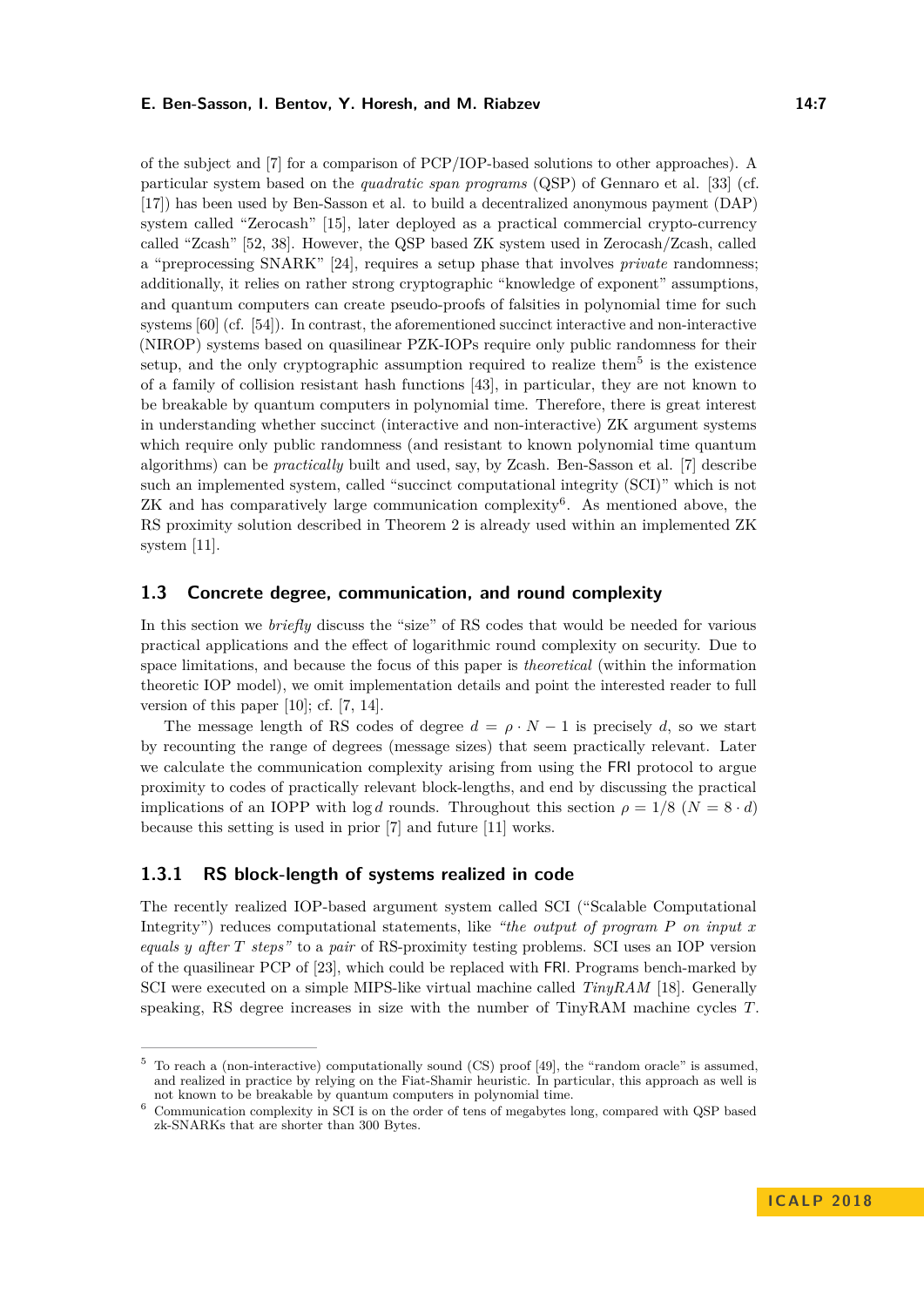<span id="page-7-0"></span>

**Figure 1** A. Degree of RS code arising from the *exhaustive subset sum* program [\[7,](#page-12-7) Appendix C], as a function of the number of TinyRAM machine cycles. B. Communication complexity (CC) as a function of degree, using  $\lambda = 160$  bits, field size  $2^{64}$ , soundness error  $\epsilon = 2^{-80}$ , and maximal proximity parameter  $\delta = 1 - \rho$ . The higher (red) graph corresponds to proven soundness (see full version of this paper [\[10\]](#page-13-0)) and the lower (blue) corresponds to conjectured soundness (Conjecture [3\)](#page-4-2). Both plots use code rate  $\rho = 1/8$ .

Figure [1.](#page-7-0)A plots the degree *d* as a function of *T* for a specific simple program, showing that  $d \approx T \cdot 2^{21}$ .

For crypto-currency applications requiring zero knowledge, block-length will be dominated by the type of cryptographic primitives required, and the number of times they are invoked within a computational statement. For instance, *ZK contingent payments* [\[47\]](#page-15-12) require a single hash, and Zerocash's *Pour circuit* [\[15\]](#page-13-11) uses 64 hash invocations, leading in that work to RS codewords (over a prime field) with degree (=number of gates) approximately 2 <sup>22</sup>. Our new work in progress shows that a single hash invocation requires RS blocklength between  $2^{12} = 4096$  (for a Davies–Meyer hash based on AES128) to  $2^{19}$  (for SHA2), meaning that degrees in the range  $d \in [2^{12}, 2^{26}]$  are relevant for existing crypto-currency (ZK) applications [\[11\]](#page-13-9).

#### **1.3.2 Estimated communication complexity and argument length**

The practical realization of interactive proof systems (see Section [1.2\)](#page-5-1) into interactive argument systems [\[43\]](#page-15-4) and CS proofs [\[49\]](#page-15-11) can be extended to the IOPP model, in which multiple rounds of interaction are used [\[19\]](#page-13-7). Using Kilian's scheme [\[43\]](#page-15-4), during the *i*th round the prover sends the root root<sup>(*i*)</sup> of a Merkle hash tree Tree<sup>(*i*)</sup> whose leaves are labeled by entries of  $f^{(i)}$ , and the verifier replies with randomness. Using Micali's scheme [\[49\]](#page-15-11), the (non-interactive) prover queries the random oracle with  $\text{root}^{(i)}$  to "simulate" the verifier's *i*th message. When verifier queries to  $f^{(i)}$  are answered by the prover, each answer is accompanied by an *authentication path* (AP) that shows the query answer is consistent with root<sup>(*i*</sup>). Let  $\mathsf{CC}_{\delta,\epsilon}(N)$  denote the prover-side communication complexity (in bits) of an argument/CS proof realized by applying the Kilian/Micali scheme to FRI, where  $\delta$  is the proximity parameter and  $\epsilon$  is the error bound, i.e., words that are  $\delta$ -far from the RS code are rejected with probability  $\lt \epsilon$ . Then

$$
CC_{\delta,\epsilon}(N) = \mathsf{q}_{\delta,\epsilon} \cdot \log |\mathbb{F}| + \mathsf{AP}_{\delta,\epsilon} \cdot \lambda \tag{2}
$$

where  $q_{\delta,\epsilon}$  denotes total query complexity in the IOP model to reach soundness  $\geq 1 - \epsilon$  for proximity parameter  $\delta$ ,  $AP_{\delta,\epsilon}$  is the number of nodes in the sub-forest of the Merkle trees Tree<sup>(0)</sup>,..., Tree<sup>(r)</sup> induced by all authentication paths, and  $\lambda$  is the number of output bits of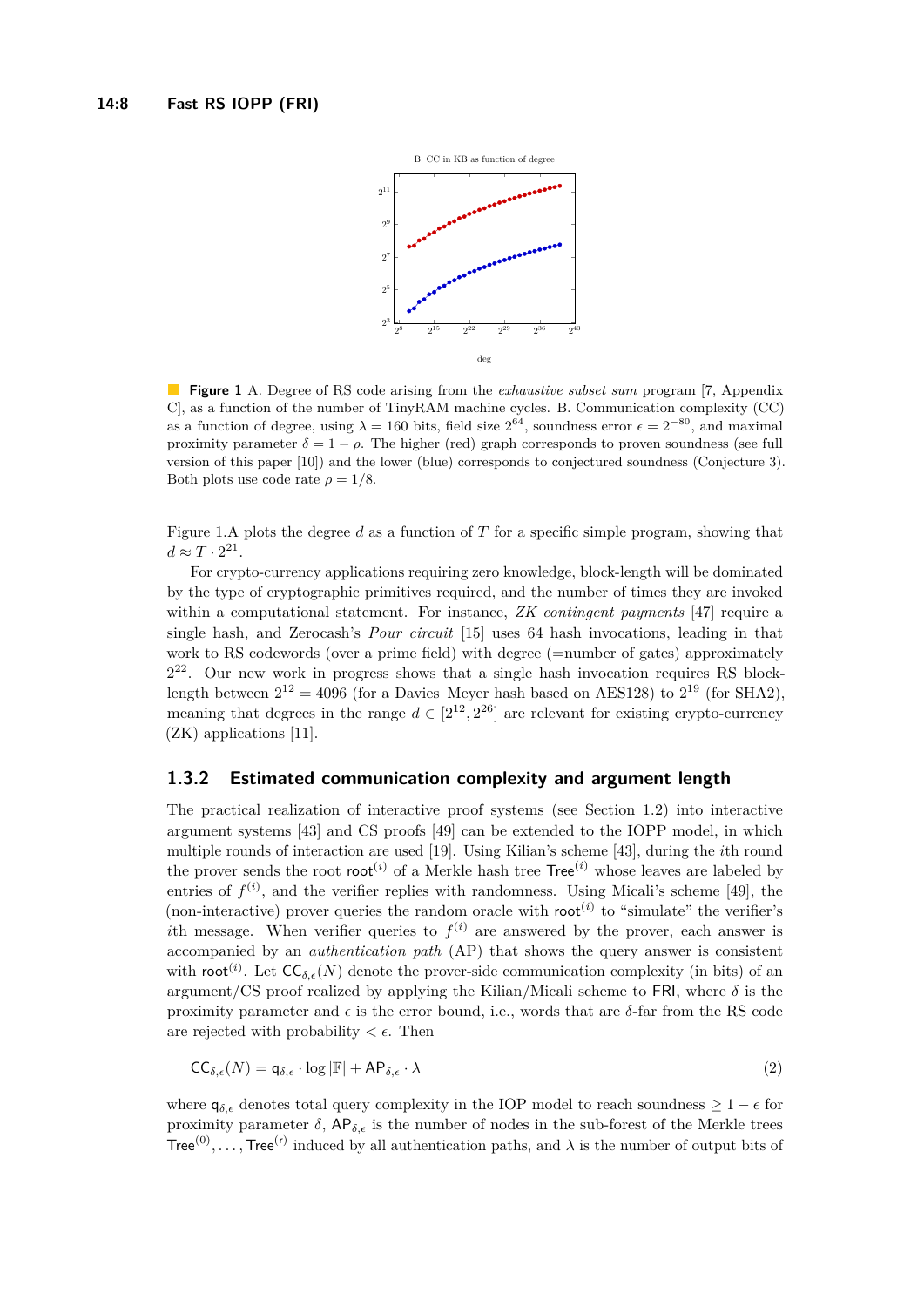the hash function used to construct the Merkle trees. In our preliminary results [\[11\]](#page-13-9) we use  $\lambda = 160, \epsilon = 2^{-80}, |\mathbb{F}| = 2^{64}$  and  $\rho = 1/8$ . Figure [1.](#page-7-0)B plots the communication complexity for this setting under the proven soundness of Theorem [2](#page-4-0) and the (better) soundness of Conjecture [3.](#page-4-2) In both cases we use maximally large distance  $\delta = 1 - \rho = 7/8$  to show the concrete difference in communication complexity between the proven and conjectured soundness. This plot also motivates the quest for improving the soundness analysis of Theorem [2.](#page-4-0)

## **1.3.3 Round complexity considerations**

Assuming that a crypto-currency block-chain serves as a time-stamping service for public messages and a public beacon of randomness, one may use block-chains to simulate verifier messages. Several block-chains (including Zcash) generate blocks every 2.5 minutes, which means that a FRI proof for  $d = 2^k$  will take roughly  $k \cdot \frac{5}{4}$  minutes to complete, or less than 1 hour<sup>[7](#page-8-0)</sup> for  $d < 2^{40}$ .

For fixed *d*, the round complexity stated in Theorem [2](#page-4-0) is  $\frac{1}{2} \log d$ , but the more refined version (see [\[10\]](#page-13-0)) gives a trade-off between query  $(q)$  and round  $(r)$  complexity, of the form  $r = \log d / \log q$ , allowing further reduction in round complexity in exchange for larger communication complexity.

Finally, the Random Oracle model used by Micali to "compress" interactive argument systems (like Kilian's) into CS proofs applies equally to multi-round IOPs like FRI, with negligible impact on argument length; see [\[19,](#page-13-7) Remark 1.6] for a detailed discussion. Practically speaking, those who treat hash functions like SHA2 as realizations of the RO model (a position taken by Bitcoin and other crypto-currency miners), might feel comfortable compiling IOP protocols like FRI into succinct non-interactive arguments, as described in [\[19\]](#page-13-7).

## **1.4 Related works**

*High-rate LTCs* Locally testable codes (LTCs) are error correcting codes for which – by definition – prover complexity and proof length equal 0 (as stated for the case of RS codes by Rubinfeld and Sudan [\[58\]](#page-15-1)); in other words, when focusing solely on prover complexity, LTCs offer an optimal solution (zero complexity). Nevertheless, as discussed in Section [1.2,](#page-5-1) the specific question of small prover complexity for RS codes is highly relevant because of the its applications to practical ZK-IOPs.

Classical "direct" constructions of LTCs, such as the Hadamard code studied by Blum, Luby and Rubinfeld [\[25\]](#page-13-14) and the log *N*-variate RM codes used in early PCP constructions [\[1,](#page-12-8) [5\]](#page-12-2) have sub-constant rate, thus lead to long proofs and large PCP prover complexity.

More recently, there has been remarkable progress on constructing locally testable codes (LTCs) with small query complexity and large soundness. Kopparty et al. obtained such codes with rate approaching 1 [\[45\]](#page-15-13) and Gopi et al. presented LTCs that reach the Gilbert Varshamov bound [\[36\]](#page-14-10). These LTCs have super-polylogarithmic query complexity. Additionally, in contrast to RS codes, we are not aware of PCP constructions with similar parameters nor do we know how to convert these LTCs into PCPs.

*PCPs and IOPs:* A number of recent works have considered PCP constructions with small proof length and query complexity. In addition to the aforementioned works on quasilinear PCPs, Moshkovitz and Raz constructed PCPs with optimally small query complexity

<span id="page-8-0"></span><sup>7</sup> Compare this with Bitcoin's "best practice" of waiting 1 hour for confirmations, or 3 days required to clear standard checks.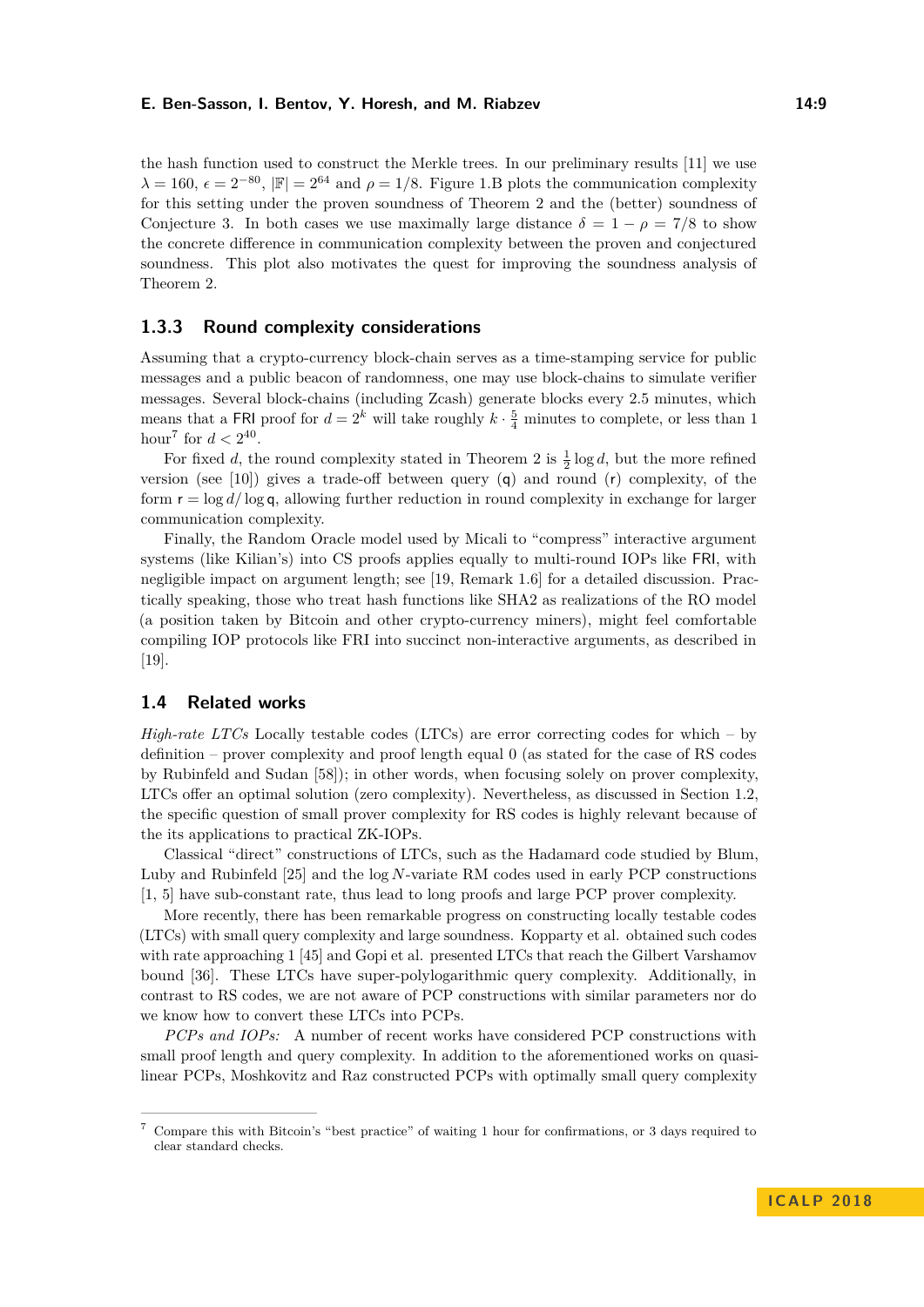(measured in bits) and proofs of length  $N^{1+o(1)}$  [\[51\]](#page-15-14), where *N* denotes the length of the NP statement (like a 3CNF) for which the PCP is constructed, achieving better soundness than Hr astad's result [\[37\]](#page-14-11). A different line of works attempts to optimize the *bit-length* of PCP proofs; the state of the art, due to Ben-Sasson et al., achieves PCPs of bit-length  $O(N)$  and query complexity  $N^{\epsilon}$  [\[22\]](#page-13-15). In the IOP model, which generalizes PCPs by allowing more rounds of interaction, Ben-Sasson et al. presented a 2-round IOP with bit-length  $O(N)$ , constant query complexity (measured in bits) and constant soundness [\[13\]](#page-13-5). (Prover arithmetic complexity in all of these systems is super-linear.)

*Soundness amplification:* A number of results in the PCP literature have suggested techniques for improving soundness of general PCP constructions, including the parallel repetition theorem of Raz [\[55\]](#page-15-15), the gap amplification technique of Dinur [\[28\]](#page-14-2) and directproduct testing, introduced by Goldreich and Safra [\[34\]](#page-14-12) (cf. [\[29,](#page-14-13) [39\]](#page-14-14)). These techniques lead to excellent soundness bounds with small query complexity. The concrete prover complexity of PCPs and PCPPs associated with these methods has not been studied in prior works but prover complexity is at least super-linear, and often polynomially large.

*Doubly-efficient "proofs for muggles":* A recent line of works, initiated by Goldwasser, Kalai and Rothblum [\[35\]](#page-14-15), revisits the IP model which is equivalent to PSPACE [\[46,](#page-15-16) [59\]](#page-15-17), focusing on *doubly efficient* systems in which the prover runs in polynomial time (as opposed to polynomial space, as in the aforementioned results) and verifier runs in nearly linear time. The state of the art along this line is due to Reingold et al. [\[57\]](#page-15-3), they construct doublyefficient IP protocols with a constant number of rounds for a family of languages in P. Prover complexity in this line of works is at least super-linear, and typically polynomially large and verifier complexity is super-polylogarithmic, and often super-linear as well (cf. [\[27,](#page-14-16) [57\]](#page-15-3)).

## **2 Overview of the FRI IOPP and its soundness**

In this section we consider the task of building an IOPP for a "smooth" RS code (defined below). We start in Section [2.1](#page-9-0) by considering the *completeness* case, where we describe the interaction between the verifier and an *honest prover* attempting to prove membership in the RS code of a valid codeword  $f^{(0)}$ . The IOPP protocol is explained in similarity to the Inverse Fast Fourier Transform (IFFT) [\[26\]](#page-14-4). Then, in Section [2.2,](#page-11-0) we consider the *soundness* case, where we assume  $f^{(0)}$  is far in relative Hamming distance from the code and need to prove lower bounds on the verifier's rejection probability. Soundness analysis is the most challenging aspect of our work (as it is for all prior PCPP/IOPP works). Our analysis uses the soundness analysis of the quasilinear RS-PCPP [\[23\]](#page-13-2) for the case of "large" Hamming distance (beyond the unique decoding radius of the code), and presents a novel, tighter, analysis for "small" Hamming distance (below that radius).

## <span id="page-9-0"></span>**2.1 FRI overview and similarity to the Fast Fourier Transform (FFT)**

We start by describing the protocol in similarity to the IFFT algorithm; that algorithm is also related to the quasi-linear PCPP for RS codes of [\[23\]](#page-13-2), and towards the end of this section we explain the connection between FRI and that quasi-linear PCPP.

Let  $\omega^{(0)}$  generate a *smooth* multiplicative group of order  $N = 2^n$  (see Remark [1.1.3\)](#page-4-0), denoted  $L^{(0)}$ , that is contained in a field  $\mathbb{F}$ ; in signal processing applications  $\omega^{(0)}$  is a complex root of unity of order  $2^n$  and  $\mathbb F$  is the field of complex numbers (we shall use a different setting). Assume the prover claims that  $f^{(0)} : L^{(0)} \to \mathbb{F}$  is a member of  $\mathsf{RS}[\mathbb{F}, L^{(0)}, \rho],$  i.e.,  $f^{(0)}$ is the evaluation of an unknown polynomial  $P^{(0)}(X) \in \mathbb{F}[X]$ ,  $\deg(P) < \rho 2^n$ ; for simplicity we assume  $\rho = 2^{-\mathcal{R}}$  and  $\mathcal R$  is a positive integer. The task of the verifier is to distinguish between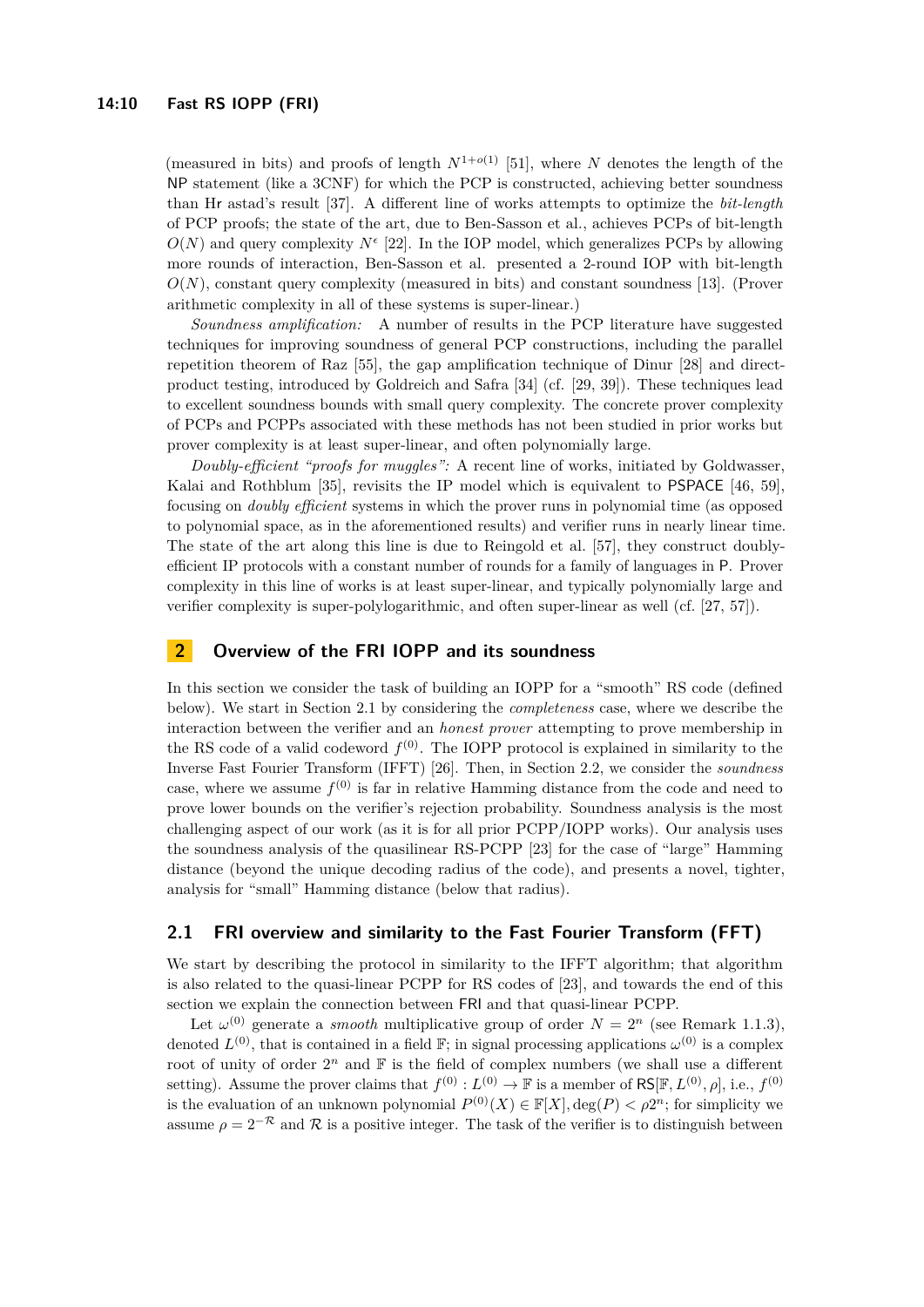low-degreeness  $(f^{(0)} \equiv P^{(0)}$  for some low degree  $P^{(0)}$ ) and cases where  $f^{(0)}$  is far from all polynomials of degree  $\langle \rho 2^n$ . Recalling the IFFT, if  $f^{(0)} \equiv P^{(0)}$  there exist polynomials  $P_0^{(1)}, P_1^{(1)} \in \mathbb{F}[Y]$  such that max  $\left\{\deg\left(P_0^{(1)}\right), \deg\left(P_1^{(1)}\right)\right\} < \frac{1}{2}\rho 2^n$  and

$$
\forall x \in L^{(0)} \ f^{(0)}(x) = P^{(0)}(x) = P_0^{(1)}(x^2) + x \cdot P_1^{(1)}(x^2),
$$

or, letting  $Q^{(1)}(X,Y) \stackrel{\triangle}{=} P_0^{(1)}(Y) + X \cdot P_1^{(1)}(Y)$  and defining  $q^{(0)}(X) \stackrel{\triangle}{=} X^2$ , we have

$$
P^{(0)}(X) \equiv Q^{(1)}(X, Y) \mod Y - q^{(0)}(X)
$$
\n(3)

where  $\deg_X(Q^{(1)}) < 2$  and  $\deg_Y(Q^{(1)}) < \frac{1}{2}\rho 2^n$ . The map  $x \mapsto q^{(0)}(x)$  is 2-to-1 on  $L^{(0)}$ because  $q^{(0)}(x) = q^{(0)}(-x)$ , and the output of this map is the multiplicative group generated by  $\omega^{(1)} = (\omega^{(0)})^2$ , this group has order  $2^{n-1}$ , denote it by  $L^{(1)}$ . Moreover, for every  $x^{(0)} \in \mathbb{F}$ and  $y \in L^{(1)}$ , the value of  $Q^{(1)}(x^{(0)}, y)$  can be computed by querying two entries of  $f^{(0)}$ because  $\deg_X(Q^{(1)}) < 2$  (the two entries are the two roots of the polynomial  $y - q^{(0)}(X)$ ).

Our verifier thus samples  $x^{(0)} \in \mathbb{F}$  uniformly at random and requests the prover to send as its first oracle a function  $f^{(1)} : L^{(1)} \to \mathbb{F}$  that is supposedly the evaluation of  $Q^{(1)}(x^{(0)}, Y)$ on  $L^{(1)}$ . Assuming  $f^{(0)} \in \text{RS}[\mathbb{F}, L^{(0)}, \rho]$ , the discussion above shows that  $f^{(1)} \in \text{RS}[\mathbb{F}, L^{(1)}, \rho]$ . Notice that there exists a 3-query test for the consistency of  $f^{(0)}$  and  $f^{(1)}$ , we call it the *round consistency test*:

- **1.** sample a pair of distinct elements  $s_0, s_1 \in L^{(0)}$  such that  $s_0^2 = s_1^2 = y$ ; in other words, sample a uniform  $y \in L^{(1)}$  and let  $s_0, s_1$  be the two roots of the polynomial  $y - X^2$ ;
- **2.** query  $f^{(0)}(s_0)$ ,  $f^{(0)}(s_1)$  and  $f^{(1)}(y)$ , denote the query answers by  $\alpha_0, \alpha_1$  and  $\beta$ , respectively;
- **3.** interpolate the "line" through  $(s_0, \alpha_0)$  and  $(s_1, \alpha_1)$ , i.e., find the polynomial  $p(X)$  of degree at most 1 that satisfies  $p(s_0) = \alpha_0$  and  $p(s_1) = \alpha_1$ ; notice *p* is unique and well-defined because  $s_0 \neq s_1$ ;
- **4.** accept if and only if  $p(x^{(0)}) = \beta$  and otherwise reject;

Tallying the costs of the first round, the verifier sends a single field element  $(x^{(0)})$  and the prover responds with a message (oracle)  $f^{(1)} : L^{(1)} \to \mathbb{F}$  evaluated on a domain that is half the size of  $L^{(0)}$ ; testing the consistency of  $f^{(0)}$  and  $f^{(1)}$  requires three field elements per test (repeating the test boosts soundness). We thus reduced a single proximity problem of size  $2^n$  and rate  $\rho$  to a single analogous problem of size  $2^{n-1}$  and same rate. Repeating the process for  $r = n - \mathcal{R}$  rounds leads to a function  $f^{(r)}$  that is supposedly of constant degree and evaluated over a domain of constant size  $2^{\mathcal{R}}$ , so at this point the prover sends the single constant that describes the function, and the verifier uses it as  $f^{(r)}$  in the last round consistency test, the one that tests consistency of  $f^{(r-1)}$  and  $f^{(r)}$ .

Applying inductive analysis to all r rounds, if  $f^{(0)} \in \text{RS}[\mathbb{F}, L^{(0)}, \rho]$  (and the prover is honest) then all r round consistency tests pass with probability 1 and  $f<sup>(r)</sup>$  is indeed a constant function. In other words, the protocol we described has perfect completeness.

▶ Remark (FRI as a "biased" version of quasi-linear RS-PCPP). The quasi-linear PCPP of [\[23\]](#page-13-2) is quite similar to FRI, including the degree-reduction (from  $P^{(0)}$  to  $P^{(1)}$ ) obtained by requesting the prover to evaluate a bivariate polynomial  $Q(X, Y)$  on a collection of axis-parallel lines. There are two main differences between FRI and that PCPP:

**1.** the quasilinear PCPP is non-interactive, and thus the prover evaluates  $Q^{(1)}(X, Y)$  on a large subset of  $\mathbb{F} \times \mathbb{F}$ , whereas the FRI protocol uses interaction to reduce proving time, by requesting the prover to apply recursion only to the axis-parallel lines selected by the verifier.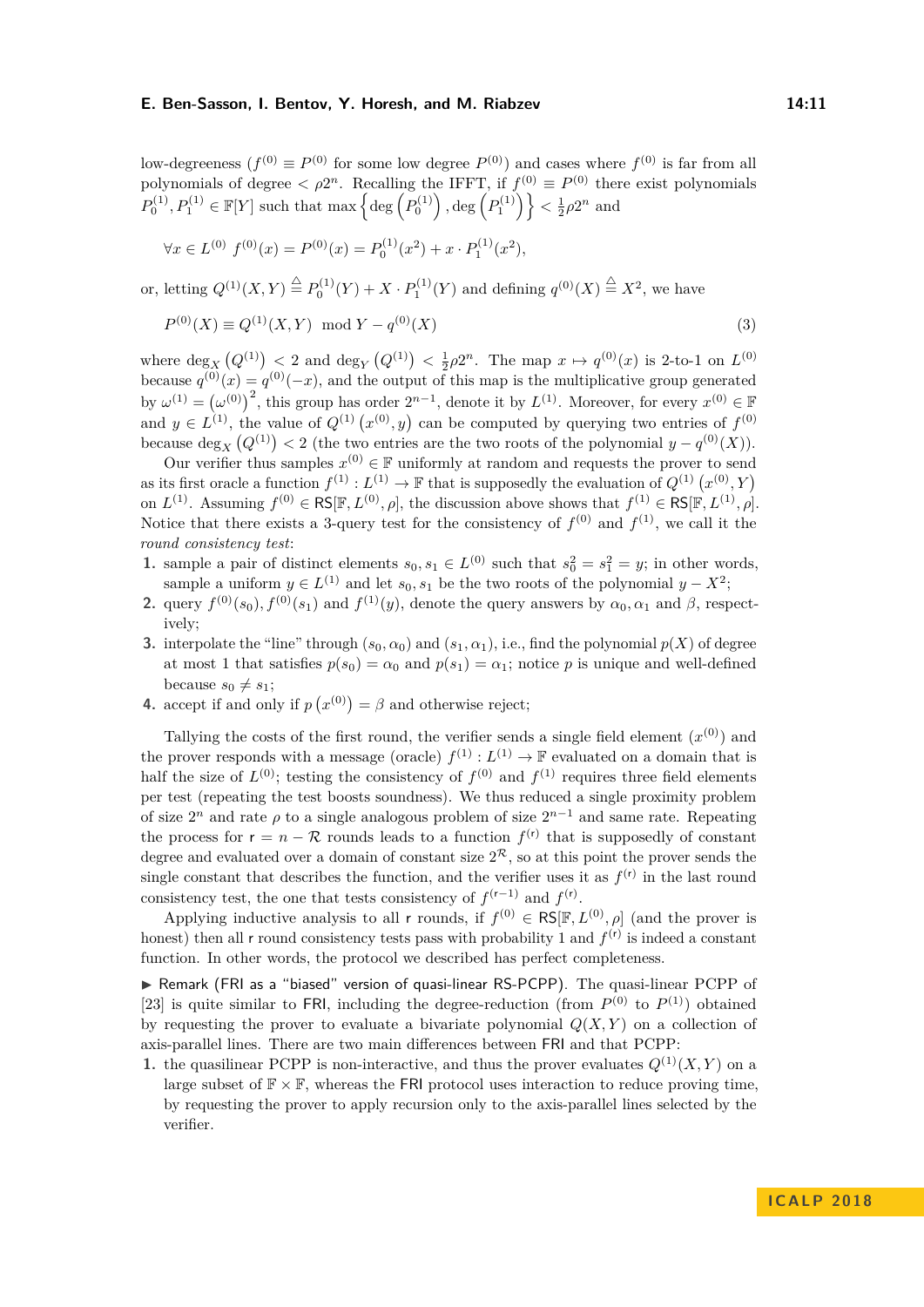**2.** the polynomial  $q^{(0)}(X)$  used in [\[23\]](#page-13-2) has degree  $\approx \sqrt{\deg(P^{(0)})}$  and thus  $Q^{(1)}(X, Y)$  has degree  $\approx \sqrt{\deg(P^{(0)})}$  in each of its variables. In contrast, the polynomial  $q^{(0)}$  used by FRI has *constant* degree, and so the degrees of  $Q^{(1)}$  are very biased (constant degree in X vs. deg  $(P^{(0)})$  /2 in *Y*). This leads to larger recursion depth for FRI but also avoids the necessity to apply recursive low-degree testing to each of the axes (the *X*-axis) because of its constant degree.

## **2.1.1 Differences between informal and actual protocol**

The differences between the informal and formal protocols are mostly technical; we list them now. The field  $\mathbb F$  is finite and *binary*, i.e., of characteristic 2; nevertheless the construction and analysis can be immediately applied to RS codes evaluated over smooth multiplicative groups (of order  $2^n$ ), as explained informally above (cf. Remark [1.1.3\)](#page-4-0). In binary fields, the natural evaluation domains (like  $L^{(0)}, L^{(1)}$  above) are cosets of *additive* groups (not multiplicative ones), i.e,  $L^{(i)}$  is an affine shift of a linear space over  $\mathbb{F}_2$ . The map  $q^{(0)}(X) = X^2$  is not 2-to-1 on  $L^{(0)}$  (in binary fields it is a 1-to-1 map, a Frobenius automorphism of  $\mathbb{F}$  over  $\mathbb{F}_2$ ) so we use a different polynomial  $q^{(0)}(X)$  that is many-to-one on  $L^{(0)}$  and such that the set  $L^{(1)} = \{y = q^{(0)}(x) \mid x \in L^{(0)}\}$  is a coset of an *additive* group, like  $L^{(0)}$ , but of smaller size  $(|L^{(1)}| \ll |L^{(0)}|)$ ; the polynomial  $q^{(0)}$  is known as an *affine subspace* polynomial, belonging to the class of *linearized* polynomials. We use  $q^{(0)}$  of degree 4 instead of 2 because this reduces the number of rounds from  $n$  to  $n/2$  with no increase in total query complexity; notice that a similar reduction could be applied in the multiplicative setting by using  $q^{(0)} = X^4$  (but we preferred simplicity to efficiency in the informal exposition above). Finally, the actual protocol performs all queries only after the prover has sent all of  $f^{(1)}, \ldots, f^{(r)}$ . Thus, we construct a protocol with two phases. The first phase, called the COMMIT phase, involves r *rounds.* At the beginning of the *i*th round the prover has sent oracles  $f^{(0)}, \ldots, f^{(i-1)}$ , and during this *(ith)* round the verifier samples and sends  $x^{(i)}$  and the prover responds by sending the next oracle  $f^{(i)}$ . During the second phase, called the QUERY phase, the verifier applies the *round consistency test* to all r rounds. To save query complexity *and boost soundness*, the query made to  $L^{(i)}$  is used to test *both* consistency of  $f^{(i-1)}$  vs.  $f^{(i)}$  *and* consistency of  $f^{(i)}$  vs.  $f^{(i+1)}$ .

## <span id="page-11-0"></span>**2.2 Soundness analysis – overview**

*Proof composition* is a technique introduced by Arora and Safra [\[3\]](#page-12-1) in the context of PCPs, adapted to PCPPs in [\[21,](#page-13-1) [30\]](#page-14-1) and optimized for the special case of the RS code in [\[23\]](#page-13-2). Informally, it reduces proximity testing problems over a large domain to similar proximity testing problems over significantly smaller domains. The process reducing  $f^{(0)}$  to  $f^{(1)}$  above is a special case of proof composition, and each invocation of it incurs two costs on behalf of the verifier. The first is the *query complexity* needed to check consistency of  $f^{(0)}$  and  $f^{(1)}$ (the "round consistency test") and the second is the reduction in *distance*, which affects the *soundness* of the protocol. Assuming  $f^{(0)}$  is  $\delta^{(0)}$ -far from all codewords in relative Hamming distance, for proof composition to work one should prove that with high probability  $f^{(1)}$ is  $\delta^{(1)}$ -far from all codewords where  $\delta^{(1)}$  depends on  $\delta^{(0)}$ ; larger values of  $\delta^{(1)}$  imply higher (better) soundness and smaller communication complexity. A benefit of the FRI protocol is that with high probability  $\delta^{(1)} \geq (1 - o(1))\delta^{(0)}$ , i.e., the reduction in distance in our protocol is *negligible*. In contrast, prior RS proximity PCPP and IOPP solutions follow the construction and analysis of [\[23\]](#page-13-2) which in turn is based on the bivariate testing Theorem of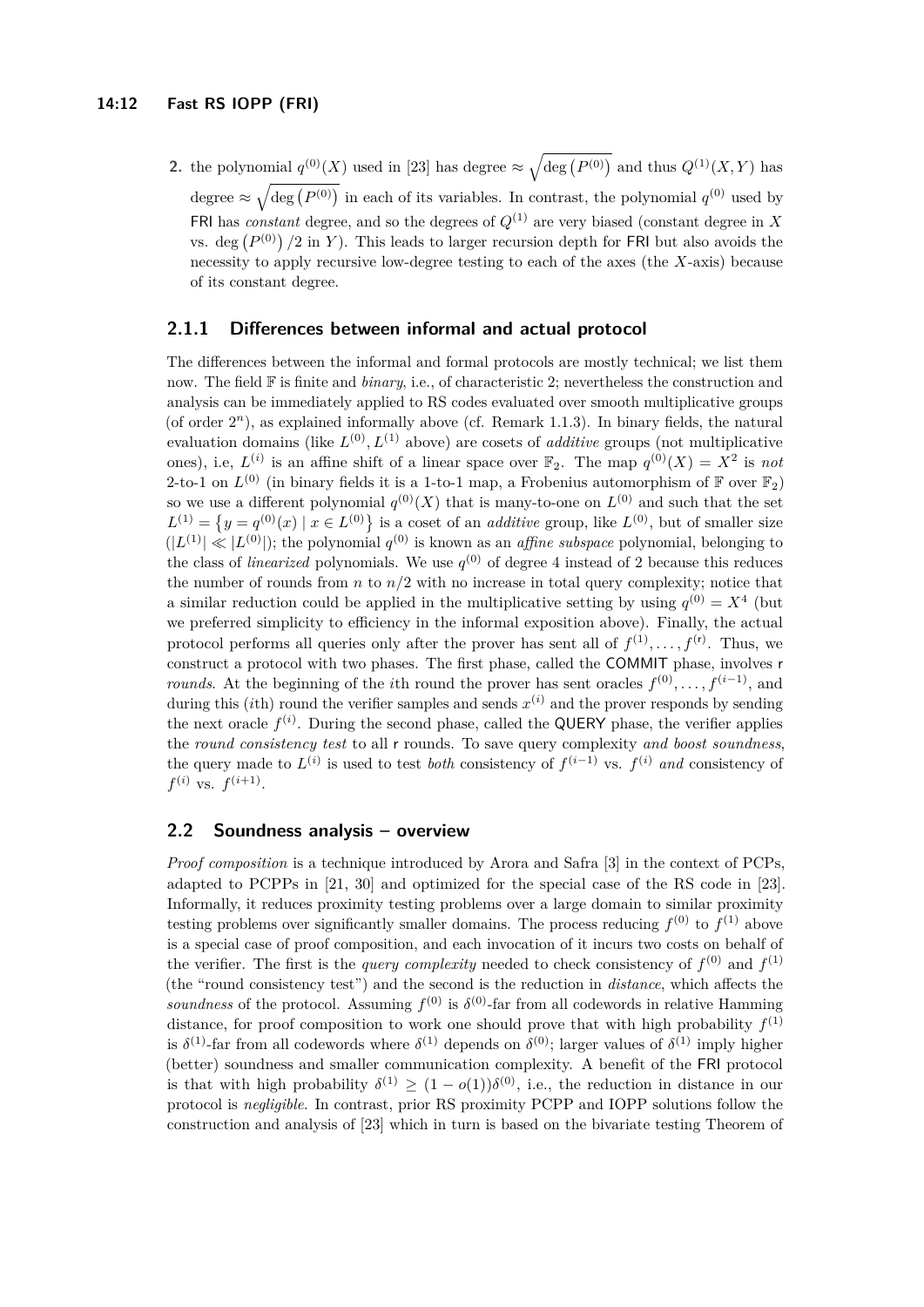Polischuk and Spielman [\[53\]](#page-15-18) and incur a *constant multiplicative loss* in distance per round of proof composition  $(\delta^{(1)} \leq \delta^{(0)}/2)$ . This loss limited the number of proof composition rounds to  $\leq$  log *N* and thus required replacing  $q^{(0)}(X) = X^2$  with a higher degree polynomial, like  $q^{(0)}(X) = X^{2^{n/2}}$ . The higher degree of  $q^{(0)}$  results in  $Q^{(1)}(X, Y)$  having *balanced* X- and *Y* -degrees, namely

$$
\deg_X\left(Q^{(1)}\right) \approx \deg_Y\left(Q^{(1)}\right) \approx 2^{n/2}.
$$

Moving to  $q^{(0)}(X)$  of *constant* degree as in FRI gives a *biased RS-IOPP* (because  $\deg_X(Q^{(1)}) \ll \deg_Y(Q^{(1)})$ ). The main benefit of this bias is that one side of the recursive process (that of *X*) terminates immediately and consequently *removes* the constant multiplicative soundness loss incurred in prior works, replacing it with a negligible additive loss. More to the point, we show that for  $\delta^{(0)}$  less than the unique decoding radius of the code  $(\delta^{(0)} < (1 - \rho)/2)$ , with high probability (namely,  $1 - \frac{O(1)}{|\mathbb{F}|}$ ) the sum of (i) the round consistency error and (ii) the "new" distance  $\delta^{(1)}$  is at least as large as the "old" distance  $\delta^{(0)}$ . This statement is relatively straightforward to prove in case the prover is *honest*, i.e., when  $f^{(1)}(y) = Q^{(1)}(x^{(0)}, y)$  for all  $y \in L^{(1)}$  (in this case there is no round consistency error). The challenging part of the proof is to show this also holds for non-honest provers and arbitrary  $f<sup>(1)</sup>$ ; see full version of this paper [\[10\]](#page-13-0) for more details.

#### **References**

- <span id="page-12-8"></span>**1** Sanjeev Arora, Carsten Lund, Rajeev Motwani, Madhu Sudan, and Mario Szegedy. Proof verification and hardness of approximation problems. In *Proceedings of the 33rd Annual Symposium on Foundations of Computer Science*, pages 14–23, 1992.
- <span id="page-12-0"></span>**2** Sanjeev Arora, Carsten Lund, Rajeev Motwani, Madhu Sudan, and Mario Szegedy. Proof verification and the hardness of approximation problems. *Journal of the ACM*, 45(3):501– 555, 1998. Preliminary version in FOCS '92.
- <span id="page-12-1"></span>**3** Sanjeev Arora and Shmuel Safra. Probabilistic checking of proofs: a new characterization of NP. *Journal of the ACM*, 45(1):70–122, 1998. Preliminary version in FOCS '92.
- <span id="page-12-6"></span>**4** László Babai. Trading group theory for randomness. In *Proceedings of the 17th Annual ACM Symposium on Theory of Computing*, STOC '85, pages 421–429, 1985.
- <span id="page-12-2"></span>**5** László Babai, Lance Fortnow, Leonid A. Levin, and Mario Szegedy. Checking computations in polylogarithmic time. In *Proceedings of the 23rd Annual ACM Symposium on Theory of Computing*, STOC '91, pages 21–32, 1991.
- <span id="page-12-3"></span>**6** László Babai, Lance Fortnow, and Carsten Lund. Nondeterministic exponential time has two-prover interactive protocols. In *Proceedings of the 31st Annual Symposium on Foundations of Computer Science*, FOCS '90, pages 16–25, 1990.
- <span id="page-12-7"></span>**7** Eli Ben-Sasson, Iddo Bentov, Alessandro Chiesa, Ariel Gabizon, Daniel Genkin, Matan Hamilis, Evgenya Pergament, Michael Riabzev, Mark Silberstein, Eran Tromer, and Madars Virza. Computational integrity with a public random string from quasi-linear PCPs. *IACR Cryptology ePrint Archive*, 2016:646, 2016. URL: [http://eprint.iacr.](http://eprint.iacr.org/2016/646) [org/2016/646](http://eprint.iacr.org/2016/646).
- <span id="page-12-5"></span>**8** Eli Ben-Sasson, Iddo Bentov, Ariel Gabizon, and Michael Riabzev. A security analysis of probabilistically checkable proofs. *Electronic Colloquium on Computational Complexity (ECCC)*, 23:149, 2016. URL: <http://eccc.hpi-web.de/report/2016/149>.
- <span id="page-12-4"></span>**9** Eli Ben-Sasson, Iddo Bentov, Ariel Gabizon, and Michael Riabzev. A security analysis of probabilistically checkable proofs. *Electronic Colloquium on Computational Complexity (ECCC)*, 23:149, 2016. URL: <http://eccc.hpi-web.de/report/2016/149>.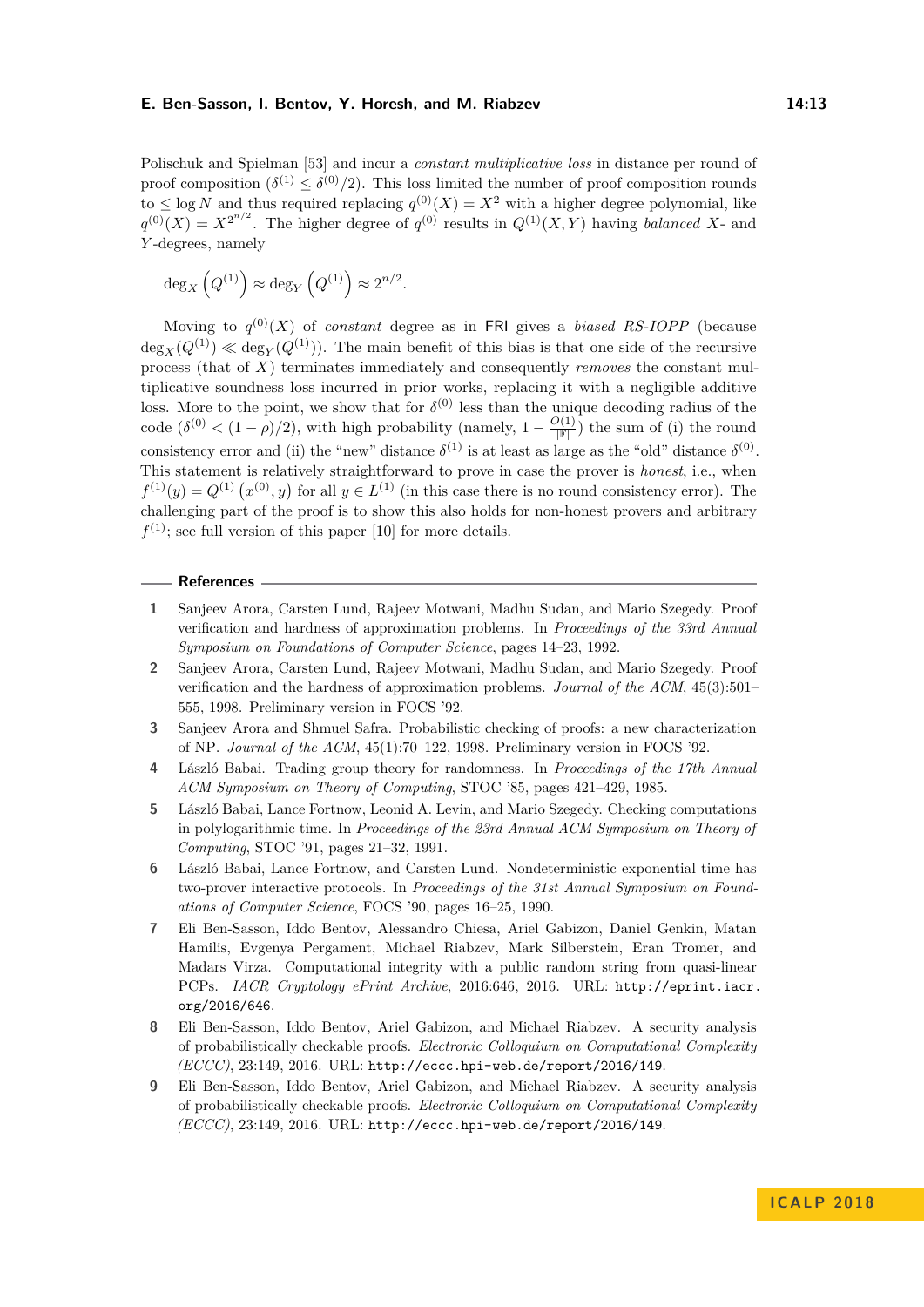- <span id="page-13-0"></span>**10** Eli Ben-Sasson, Iddo Bentov, Ynon Horesh, and Michael Riabzev. Fast Reed-Solomon interactive oracle proofs of proximity (2nd revision). *Electronic Colloquium on Computational Complexity (ECCC)*, 24:134, 2017. URL: [https://eccc.weizmann.ac.il/report/2017/](https://eccc.weizmann.ac.il/report/2017/134) [134](https://eccc.weizmann.ac.il/report/2017/134).
- <span id="page-13-9"></span>**11** Eli Ben-Sasson, Iddo Bentov, Ynon Horesh, and Michael Riabzev. Scalable, transparent, and post-quantum secure computational integrity, 2017. Unpublished manuscript.
- <span id="page-13-6"></span>**12** Eli Ben-Sasson, Alessandro Chiesa, Michael A. Forbes, Ariel Gabizon, Michael Riabzev, and Nicholas Spooner. On probabilistic checking in perfect zero knowledge. *Electronic Colloquium on Computational Complexity (ECCC)*, 23:156, 2016. URL: [http://eccc.](http://eccc.hpi-web.de/report/2016/156) [hpi-web.de/report/2016/156](http://eccc.hpi-web.de/report/2016/156).
- <span id="page-13-5"></span>**13** Eli Ben-Sasson, Alessandro Chiesa, Ariel Gabizon, Michael Riabzev, and Nicholas Spooner. Short interactive oracle proofs with constant query complexity, via composition and sumcheck. *Electronic Colloquium on Computational Complexity (ECCC)*, 23:46, 2016.
- <span id="page-13-8"></span>**14** Eli Ben-Sasson, Alessandro Chiesa, Ariel Gabizon, and Madars Virza. Quasilinear-size zero knowledge from linear-algebraic PCPs. In *Proceedings of the 13th Theory of Cryptography Conference*, TCC '16, pages 33–64, 2016.
- <span id="page-13-11"></span>**15** Eli Ben-Sasson, Alessandro Chiesa, Christina Garman, Matthew Green, Ian Miers, Eran Tromer, and Madars Virza. Zerocash: Decentralized anonymous payments from Bitcoin. In *Proceedings of the 2014 IEEE Symposium on Security and Privacy*, SP '14, 2014.
- <span id="page-13-3"></span>**16** Eli Ben-Sasson, Alessandro Chiesa, Daniel Genkin, and Eran Tromer. On the concrete efficiency of probabilistically-checkable proofs. In *Proceedings of the 45th ACM Symposium on the Theory of Computing*, STOC '13, pages 585–594, 2013.
- <span id="page-13-10"></span>**17** Eli Ben-Sasson, Alessandro Chiesa, Daniel Genkin, Eran Tromer, and Madars Virza. SNARKs for C: Verifying program executions succinctly and in zero knowledge. In *Proceedings of the 33rd Annual International Cryptology Conference*, CRYPTO '13, pages 90–108, 2013.
- <span id="page-13-13"></span>**18** Eli Ben-Sasson, Alessandro Chiesa, Daniel Genkin, Eran Tromer, and Madars Virza. Tinyram architecture specification v2. 00, 2013. Technical report, SCIPR Lab, 2013. URL: <http://www.scipr-lab.org/doc/TinyRAM-spec-0.991.pdf>.
- <span id="page-13-7"></span>**19** Eli Ben-Sasson, Alessandro Chiesa, and Nicholas Spooner. *Interactive Oracle Proofs*, pages 31–60. Springer Berlin Heidelberg, Berlin, Heidelberg, 2016. [doi:10.1007/](http://dx.doi.org/10.1007/978-3-662-53644-5_2) [978-3-662-53644-5\\_2](http://dx.doi.org/10.1007/978-3-662-53644-5_2).
- <span id="page-13-4"></span>**20** Eli Ben-Sasson, Oded Goldreich, Prahladh Harsha, Madhu Sudan, and Salil Vadhan. Short PCPs verifiable in polylogarithmic time. In *Proceedings of the 20th Annual IEEE Conference on Computational Complexity*, CCC '05, pages 120–134, 2005.
- <span id="page-13-1"></span>**21** Eli Ben-Sasson, Oded Goldreich, Prahladh Harsha, Madhu Sudan, and Salil P. Vadhan. Robust PCPs of proximity, shorter PCPs, and applications to coding. *SIAM Journal on Computing*, 36(4):889–974, 2006.
- <span id="page-13-15"></span>**22** Eli Ben-Sasson, Yohay Kaplan, Swastik Kopparty, Or Meir, and Henning Stichtenoth. Constant rate pcps for circuit-sat with sublinear query complexity. *J. ACM*, 63(4):32:1–32:57, 2016. [doi:10.1145/2901294](http://dx.doi.org/10.1145/2901294).
- <span id="page-13-2"></span>**23** Eli Ben-Sasson and Madhu Sudan. Short PCPs with polylog query complexity. *SIAM Journal on Computing*, 38(2):551–607, 2008. Preliminary version appeared in STOC '05.
- <span id="page-13-12"></span>**24** Nir Bitansky, Ran Canetti, Alessandro Chiesa, and Eran Tromer. From extractable collision resistance to succinct non-interactive arguments of knowledge, and back again. In *Proceedings of the 3rd Innovations in Theoretical Computer Science Conference*, ITCS '12, pages 326–349, 2012.
- <span id="page-13-14"></span>**25** Manuel Blum, Michael Luby, and Ronitt Rubinfeld. Self-testing/correcting with applications to numerical problems. *J. Comput. Syst. Sci.*, 47(3):549–595, 1993. [doi:](http://dx.doi.org/10.1016/0022-0000(93)90044-W) [10.1016/0022-0000\(93\)90044-W](http://dx.doi.org/10.1016/0022-0000(93)90044-W).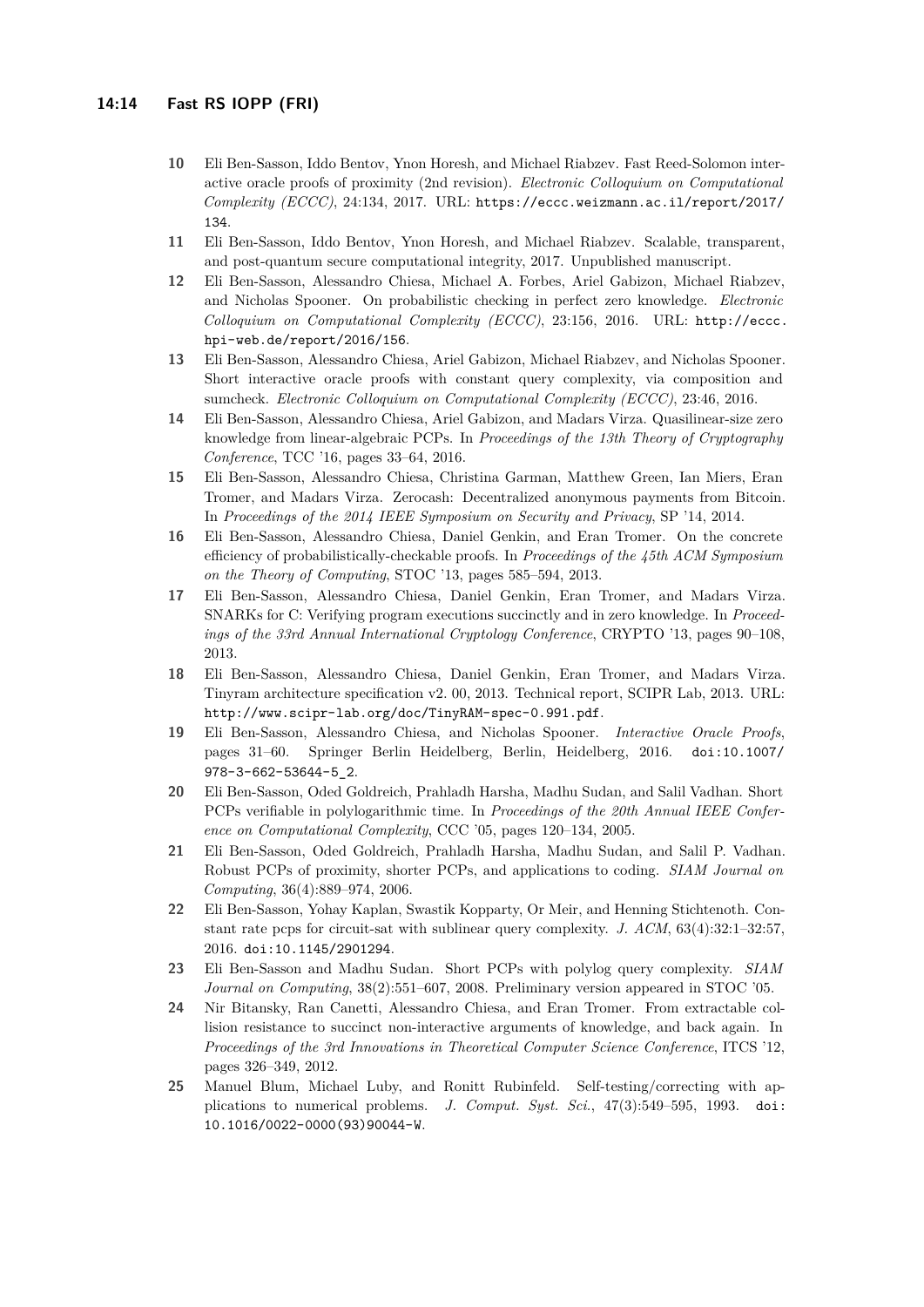- <span id="page-14-4"></span>**26** James W Cooley and John W Tukey. An algorithm for the machine calculation of complex fourier series. *Mathematics of computation*, 19(90):297–301, 1965.
- <span id="page-14-16"></span>**27** Graham Cormode, Michael Mitzenmacher, and Justin Thaler. Practical verified computation with streaming interactive proofs. In *Proceedings of the 4th Symposium on Innovations in Theoretical Computer Science*, ITCS '12, pages 90–112, 2012.
- <span id="page-14-2"></span>**28** Irit Dinur. The PCP theorem by gap amplification. *Journal of the ACM*, 54(3):12, 2007.
- <span id="page-14-13"></span>**29** Irit Dinur and Elazar Goldenberg. Locally testing direct product in the low error range. In *49th Annual IEEE Symposium on Foundations of Computer Science, FOCS 2008, October 25-28, 2008, Philadelphia, PA, USA*, pages 613–622, 2008. [doi:10.1109/FOCS.2008.26](http://dx.doi.org/10.1109/FOCS.2008.26).
- <span id="page-14-1"></span>**30** Irit Dinur and Omer Reingold. Assignment testers: Towards a combinatorial proof of the PCP theorem. In *Proceedings of the 45th Annual IEEE Symposium on Foundations of Computer Science*, FOCS '04, pages 155–164, 2004.
- <span id="page-14-7"></span>**31** Amos Fiat and Adi Shamir. How to prove yourself: practical solutions to identification and signature problems. In *Proceedings of the 6th Annual International Cryptology Conference*, CRYPTO '86, pages 186–194, 1986.
- <span id="page-14-0"></span>**32** K. Friedl and M. Sudan. Some improvements to total degree tests. In *Proceedings Third Israel Symposium on the Theory of Computing and Systems*, pages 190–198, Jan 1995. [doi:10.1109/ISTCS.1995.377032](http://dx.doi.org/10.1109/ISTCS.1995.377032).
- <span id="page-14-8"></span>**33** Rosario Gennaro, Craig Gentry, Bryan Parno, and Mariana Raykova. Quadratic span programs and succinct NIZKs without PCPs. In *Proceedings of the 32nd Annual International Conference on Theory and Application of Cryptographic Techniques*, EUROCRYPT '13, pages 626–645, 2013.
- <span id="page-14-12"></span>**34** Oded Goldreich and Shmuel Safra. A combinatorial consistency lemma with application to proving the pcp theorem. *SIAM Journal on Computing*, 29(4):1132–1154, 2000. [doi:](http://dx.doi.org/10.1137/S0097539797315744) [10.1137/S0097539797315744](http://dx.doi.org/10.1137/S0097539797315744).
- <span id="page-14-15"></span>**35** Shafi Goldwasser, Yael Tauman Kalai, and Guy N. Rothblum. Delegating computation: Interactive proofs for Muggles. In *Proceedings of the 40th Annual ACM Symposium on Theory of Computing*, STOC '08, pages 113–122, 2008.
- <span id="page-14-10"></span>**36** Sivakanth Gopi, Swastik Kopparty, Rafael Mendes de Oliveira, Noga Ron-Zewi, and Shubhangi Saraf. Locally testable and locally correctable codes approaching the gilbertvarshamov bound. In *Proceedings of the Twenty-Eighth Annual ACM-SIAM Symposium on Discrete Algorithms, SODA 2017, Barcelona, Spain, Hotel Porta Fira, January 16-19*, pages 2073–2091, 2017. [doi:10.1137/1.9781611974782.135](http://dx.doi.org/10.1137/1.9781611974782.135).
- <span id="page-14-11"></span>**37** Johan Hr astad. Some optimal inapproximability results. *Journal of the ACM*, 48(4):798– 859, 2001.
- <span id="page-14-9"></span>**38** Daira Hopwood, Sean Bowe, Taylor Hornby, and Nathan Wilcox, March 2017. URL: [https:](https://github.com/zcash/zips/blob/master/protocol/protocol.pdf) [//github.com/zcash/zips/blob/master/protocol/protocol.pdf](https://github.com/zcash/zips/blob/master/protocol/protocol.pdf).
- <span id="page-14-14"></span>**39** Russell Impagliazzo, Valentine Kabanets, and Avi Wigderson. New direct-product testers and 2-query pcps. *SIAM Journal on Computing*, 41(6):1722–1768, 2012. [doi:10.1137/](http://dx.doi.org/10.1137/09077299X) [09077299X](http://dx.doi.org/10.1137/09077299X).
- <span id="page-14-5"></span>**40** Yuval Ishai, Mohammad Mahmoody, Amit Sahai, and David Xiao. On zero-knowledge PCPs: Limitations, simplifications, and applications, 2015. Available at [http://www.cs.](http://www.cs.virginia.edu/~mohammad/files/papers/ZKPCPs-Full.pdf) [virginia.edu/~mohammad/files/papers/ZKPCPs-Full.pdf](http://www.cs.virginia.edu/~mohammad/files/papers/ZKPCPs-Full.pdf).
- <span id="page-14-6"></span>**41** Yuval Ishai and Mor Weiss. Probabilistically checkable proofs of proximity with zeroknowledge. In *Theory of Cryptography - 11th Theory of Cryptography Conference, TCC 2014, San Diego, CA, USA, February 24-26, 2014. Proceedings*, pages 121–145, 2014. [doi:](http://dx.doi.org/10.1007/978-3-642-54242-8_6) [10.1007/978-3-642-54242-8\\_6](http://dx.doi.org/10.1007/978-3-642-54242-8_6).
- <span id="page-14-3"></span>**42** Yael Kalai and Ran Raz. Interactive PCP. In *Proceedings of the 35th International Colloquium on Automata, Languages and Programming*, ICALP '08, pages 536–547, 2008.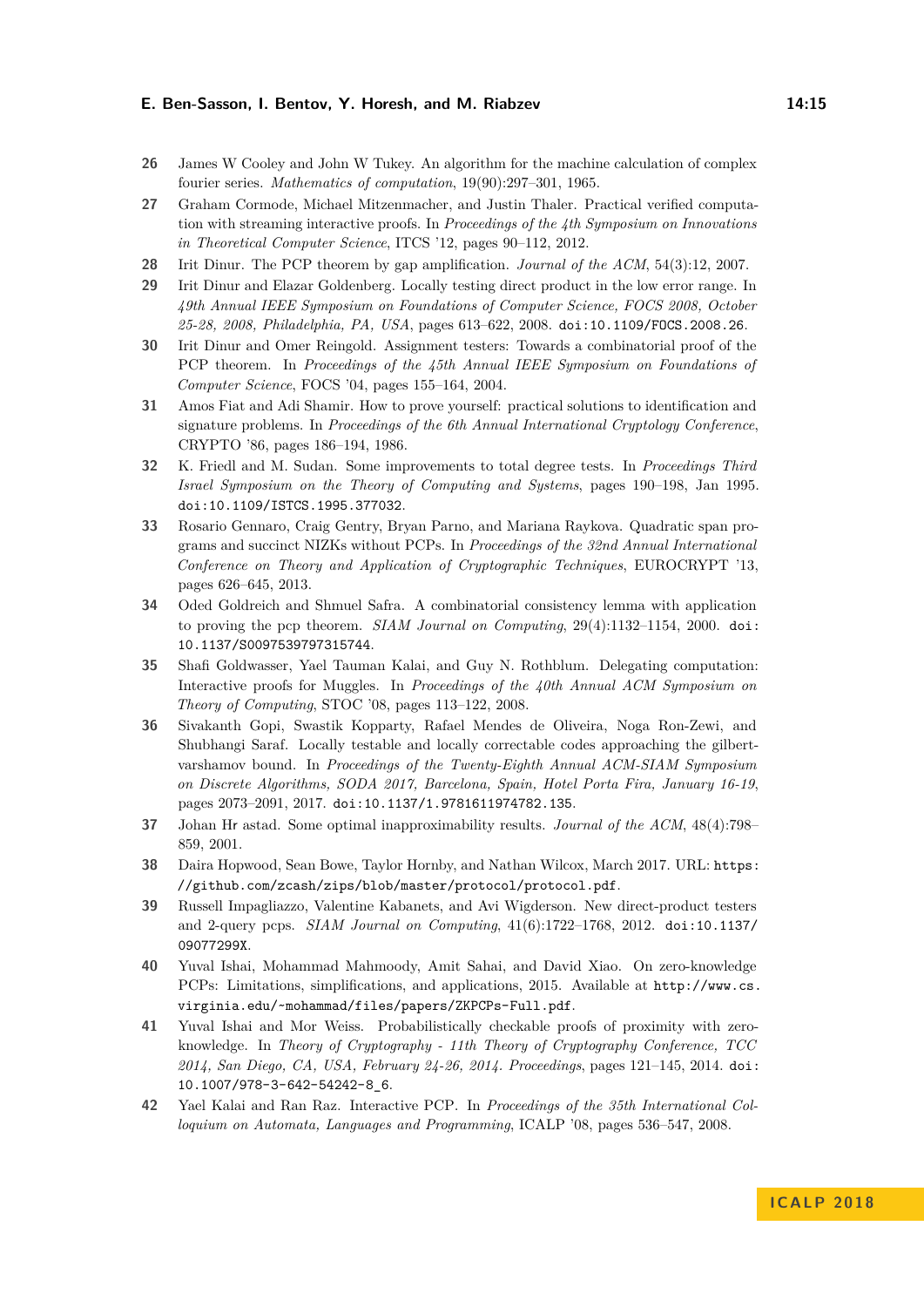- <span id="page-15-4"></span>**43** Joe Kilian. A note on efficient zero-knowledge proofs and arguments. In *Proceedings of the 24th Annual ACM Symposium on Theory of Computing*, STOC '92, pages 723–732, 1992.
- <span id="page-15-5"></span>**44** Joe Kilian, Erez Petrank, and Gábor Tardos. Probabilistically checkable proofs with zero knowledge. In *Proceedings of the 29th Annual ACM Symposium on Theory of Computing*, STOC '97, pages 496–505, 1997.
- <span id="page-15-13"></span>**45** Swastik Kopparty, Or Meir, Noga Ron-Zewi, and Shubhangi Saraf. High-rate locallycorrectable and locally-testable codes with sub-polynomial query complexity. In *Proceedings of the 48th Annual ACM SIGACT Symposium on Theory of Computing, STOC 2016, Cambridge, MA, USA, June 18-21, 2016*, pages 202–215, 2016. [doi:10.1145/2897518.](http://dx.doi.org/10.1145/2897518.2897523) [2897523](http://dx.doi.org/10.1145/2897518.2897523).
- <span id="page-15-16"></span>**46** Carsten Lund, Lance Fortnow, Howard J. Karloff, and Noam Nisan. Algebraic methods for interactive proof systems. *Journal of the ACM*, 39(4):859–868, 1992.
- <span id="page-15-12"></span>**47** Gregory Maxwell. Zero knowledge contingent payment, 2011. [Online; accessed 13-October-2017].
- <span id="page-15-6"></span>**48** Silvio Micali. Computationally sound proofs. *SIAM Journal on Computing*, 30(4):1253– 1298, 2000. Preliminary version appeared in FOCS '94.
- <span id="page-15-11"></span>**49** Silvio Micali. Computationally sound proofs. *SIAM J. Comput.*, 30(4):1253–1298, 2000. [doi:10.1137/S0097539795284959](http://dx.doi.org/10.1137/S0097539795284959).
- <span id="page-15-2"></span>**50** Thilo Mie. Short PCPPs verifiable in polylogarithmic time with o(1) queries. *Annals of Mathematics and Artificial Intelligence*, 56:313–338, 2009.
- <span id="page-15-14"></span>**51** Dana Moshkovitz and Ran Raz. Two-query PCP with subconstant error. *J. ACM*, 57(5):29:1–29:29, 2010. [doi:10.1145/1754399.1754402](http://dx.doi.org/10.1145/1754399.1754402).
- <span id="page-15-8"></span>**52** M. Peck. A blockchain currency that beat s bitcoin on privacy [news]. *IEEE Spectrum*, 53(12):11–13, December 2016. [doi:10.1109/MSPEC.2016.7761864](http://dx.doi.org/10.1109/MSPEC.2016.7761864).
- <span id="page-15-18"></span>**53** Alexander Polishchuk and Daniel A. Spielman. Nearly-linear size holographic proofs. In *Proceedings of the 26th Annual ACM Symposium on Theory of Computing*, STOC '94, pages 194–203, 1994.
- <span id="page-15-10"></span>**54** John Proos and Christof Zalka. Shor's discrete logarithm quantum algorithm for elliptic curves. *Quantum Info. Comput.*, 3(4):317–344, 2003. URL: [http://dl.acm.org/citation.](http://dl.acm.org/citation.cfm?id=2011528.2011531) [cfm?id=2011528.2011531](http://dl.acm.org/citation.cfm?id=2011528.2011531).
- <span id="page-15-15"></span>**55** Ran Raz. A parallel repetition theorem. In *Proceedings of the 27th Annual ACM Symposium on Theory of Computing*, STOC '95, pages 447–456, 1995.
- <span id="page-15-0"></span>**56** I. S. Reed and G. Solomon. Polynomial codes over certain finite fields. *Journal of the Society for Industrial and Applied Mathematics*, 8(2):300–304, 1960. [doi:10.1137/0108018](http://dx.doi.org/10.1137/0108018).
- <span id="page-15-3"></span>**57** Omer Reingold, Guy N. Rothblum, and Ron D. Rothblum. Constant-round interactive proofs for delegating computation. In *Proceedings of the 48th Annual ACM SIGACT Symposium on Theory of Computing, STOC 2016, Cambridge, MA, USA, June 18-21, 2016*, pages 49–62, 2016. [doi:10.1145/2897518.2897652](http://dx.doi.org/10.1145/2897518.2897652).
- <span id="page-15-1"></span>**58** Ronitt Rubinfeld and Madhu Sudan. Self-testing polynomial functions efficiently and over rational domains. In *Proceedings of the Third Annual ACM/SIGACT-SIAM Symposium on Discrete Algorithms, 27-29 January 1992, Orlando, Florida.*, pages 23–32, 1992. URL: <http://dl.acm.org/citation.cfm?id=139404.139410>.
- <span id="page-15-17"></span>**59** Adi Shamir. IP = PSPACE. *Journal of the ACM*, 39(4):869–877, 1992.
- <span id="page-15-9"></span>**60** P. W. Shor. Algorithms for quantum computation: discrete logarithms and factoring. In *Proceedings 35th Annual Symposium on Foundations of Computer Science*, pages 124–134, Nov 1994. [doi:10.1109/SFCS.1994.365700](http://dx.doi.org/10.1109/SFCS.1994.365700).
- <span id="page-15-7"></span>**61** Paul Valiant. Incrementally verifiable computation or proofs of knowledge imply time/space efficiency. In *Proceedings of the 5th Conference on Theory of Cryptography*, TCC'08, pages 1–18, Berlin, Heidelberg, 2008. Springer-Verlag. URL: [http://dl.acm.org/citation.](http://dl.acm.org/citation.cfm?id=1802614.1802616) [cfm?id=1802614.1802616](http://dl.acm.org/citation.cfm?id=1802614.1802616).